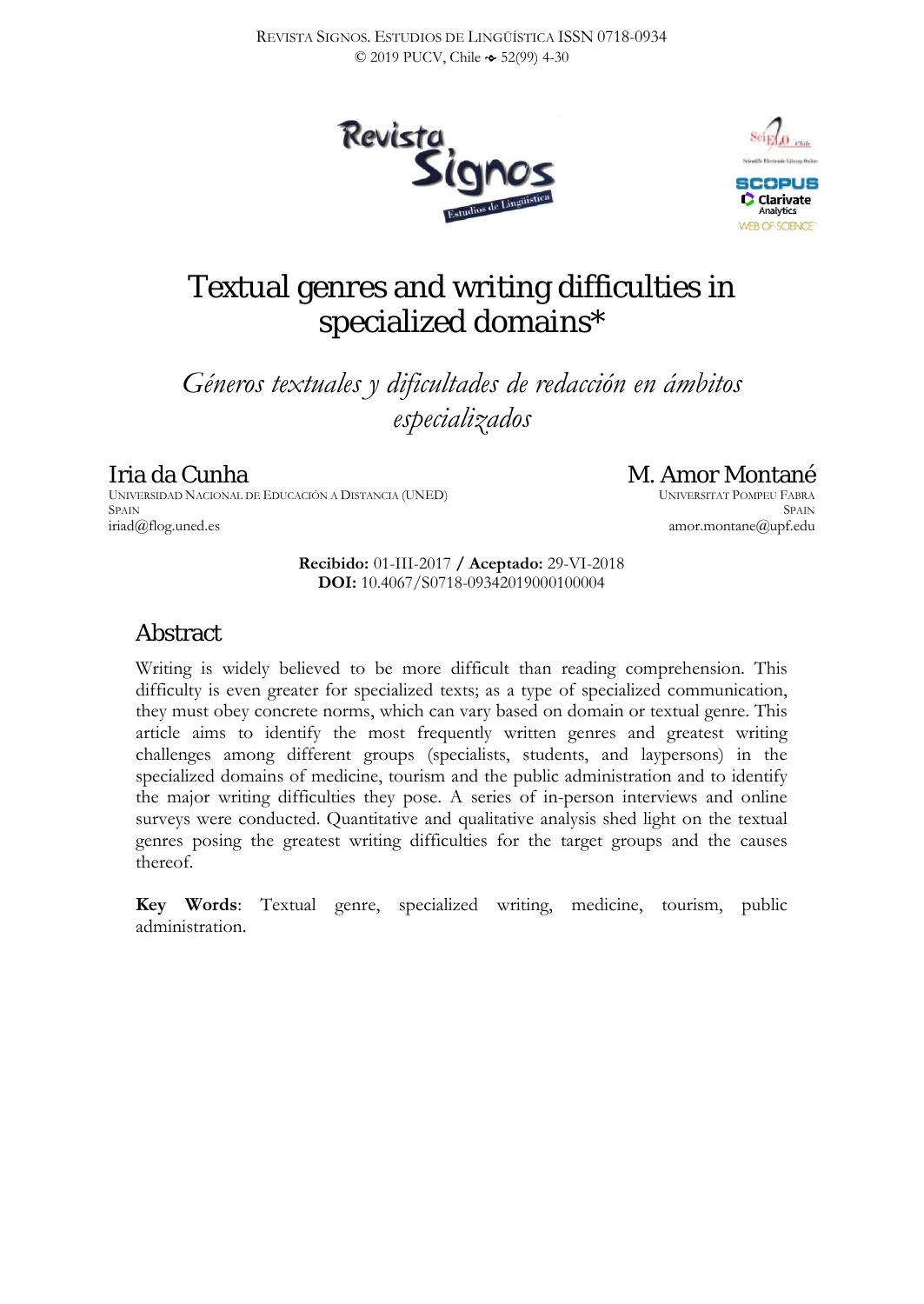### Resumen

Es sabido que, por lo general, es más difícil la producción escrita que la compresión lectora. Con respecto a la escritura de textos especializados, la dificultad es aún mayor, ya que son fruto de la comunicación especializada y han de tener unas características concretas que además pueden variar en función del ámbito en el que se produzcan o de su género textual. El objetivo de este trabajo es detectar los géneros más frecuentes y más difíciles de escribir por parte de varios colectivos (especialistas, estudiantes y legos) en diferentes ámbitos especializados, junto con las principales dificultades de redacción. Concretamente, los ámbitos estudiados son la medicina, el turismo y la administración pública. Empleamos una metodología basada en entrevistas presenciales y encuestas en línea. Una vez realizadas, se obtienen, por un lado, resultados cuantitativos que permiten detectar los géneros textuales que presentan mayores dificultades de redacción a los colectivos estudiados y, por otro, resultados cualitativos sobre las causas que las provocan.

**Palabras Clave:** Género textual, redacción especializada, medicina, turismo, administración pública.

### **INTRODUCTION**

Reading and writing are two fundamental skills that are part of our daily lives. Though people struggle with the reading-related processes, they are bound to face even greater difficulties with writing-related processes, since writing is more difficult than reading comprehension (Parodi, 2001; Cassany, 2009). This difficulty increases for specialized texts. Indeed, as a type of specialized communication, specialized texts must obey concrete norms, which can vary depending on the domain in which they are produced (Cabré, 1999). These domains include, inter alia, medicine, economics, law, tourism, environmental issues, and politics. Many students who graduate from university struggle to write texts such as scientific articles or abstracts. However, they will later need to be able to produce such texts during their professional careers. The same is the case with professionals –including doctors, lawyers, and economists– who occasionally face similar struggles, even though these texts are part of their everyday professional lives. Finally, from time to time, ordinary citizens must also write texts with which they are not familiar, including legal or administrative documents including statements and complaints.

Against this backdrop, this article aims to determine the most frequent textual genres and greatest writing challenges for three different groups (professionals, students, and laypersons) in several specialized domains and to identify the major writing difficulties they pose. This article examines three major fields: healthcare and science (concretely, family medicine), legal and economic affairs (concretely, public administration), and services (concretely, tourism). These fields and domains were selected because they have a major impact on the Spanish society, as the Plan for the Advancement of Language Technology (SESIAD, Spanish State Secretariat for Information Society and Digital Agenda, 2015) indicates. The general objective of this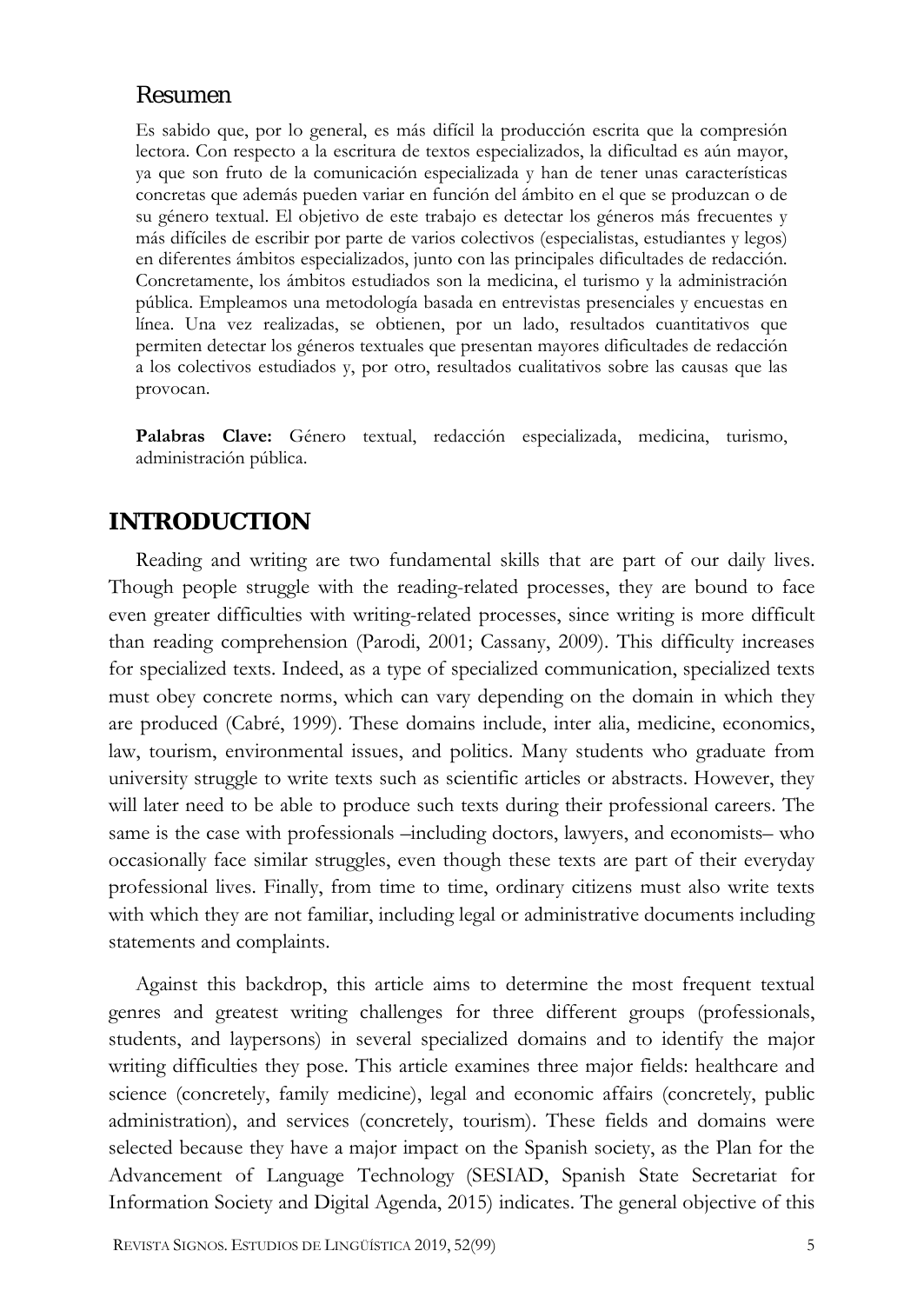plan is to encourage the development of natural language processing and automatic translation in Spanish and co-official languages. The main domains of this plan are first health, tourism and education, and, second, justice, attention to the citizen and surveillance. From these six domains, we have selected three of them for our research: healthcare is crucial for the lives of all citizens; legal and economic affairs are of great importance in light of the current financial crisis and the frequent interactions between citizens and the public administration, so the attention to the citizen is a priority; and the services industry (especially tourism) is a key economic pillar upon which the Spanish economy is based.

As mentioned above, this study considers three different target populations. In the fields of family medicine and tourism, the article focuses on healthcare professionals (specially doctors) and tourism professionals (such as consultants of tourist companies, travel agents, tour guides or people who manage tourist applications or platforms) and university students pursuing studies in these fields. In the case of the public administration, this study simply focuses on average citizens.

In summary, the three domains are very different, because they have different purposes and profile users. However, we want to emphasize that the analysis we propose does not intend to make a comparison between the genres of each specialized domain, but only between the writing difficulties that these genres can suppose for their users. We consider that comparing them is interesting in order to see the similarities in such different specialized fields.

Section 1 presents a brief reflection on textual genres and specialized domains, focusing on the domains selected. Section 2 discusses methodology, while Section 3 presents results. Finally, the article ends by laying out conclusions and possibilities for future research.

### **1. Textual genres and specialized domains**

The concept of textual genre has been defined in a variety of ways. For example, Swales (1990: 58) states that, "In addition to purpose, exemplars of a genre exhibit various patterns of similarity in terms of structure, style, content and intended audience". However, scholars have tended not to coalesce around a single definition of textual genres. As Parodi (2008) notes, it would be inappropriate to limit a definition to a single perspective, since "contextual, social and cognitive limitations and parameters" must be considered (Parodi, 2008: 26).

Textual genres are a key component of specialized discourse, and are related to the communicative context of a given discourse community (Gotti, 2008). By becoming familiarized with the various textual genres utilized in a given professional context – and the specific characteristics thereof– professionals and specialists working in this domain will be able to produce these textual genres as part of their daily work.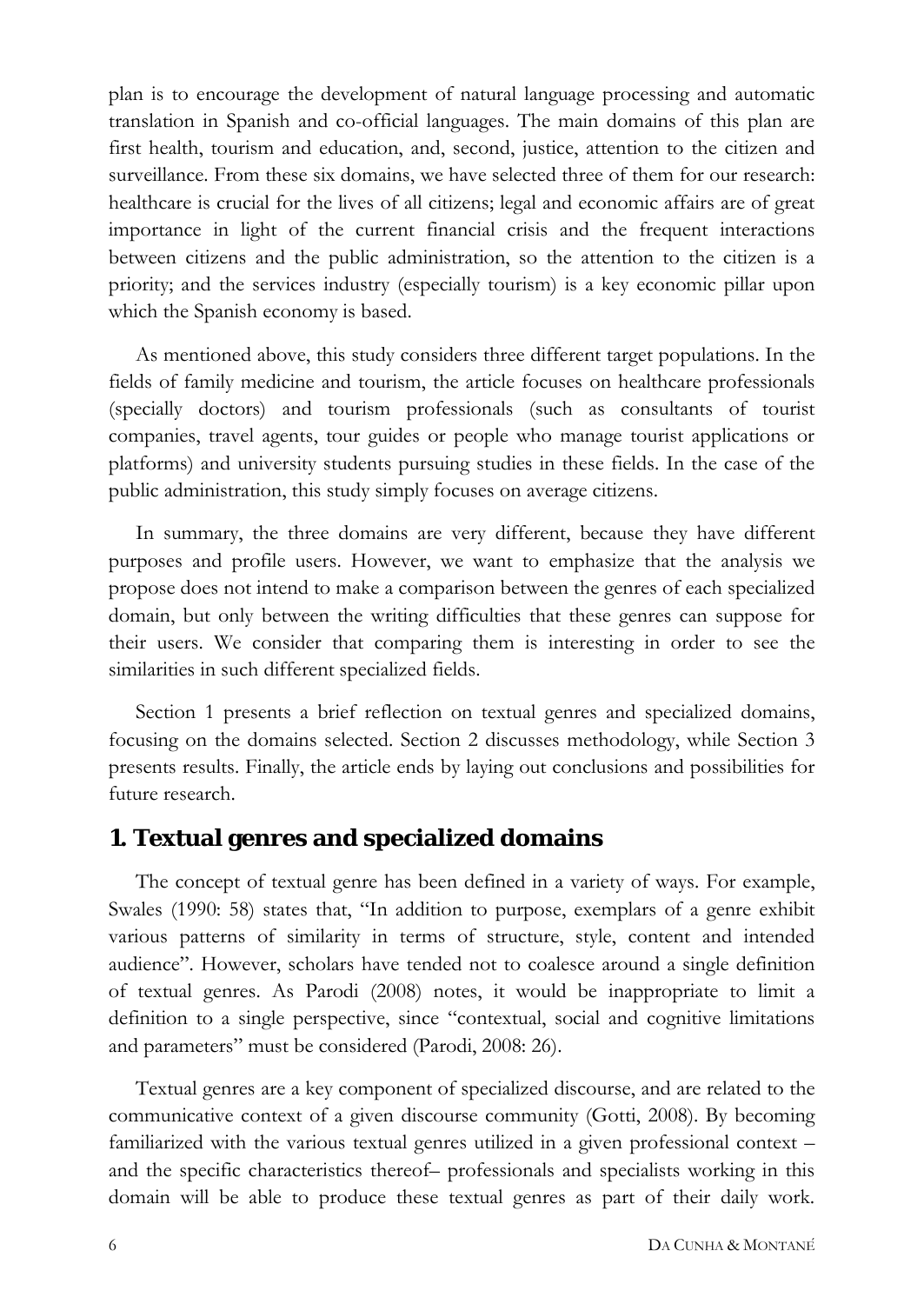Students pursuing studies in a given field should also be familiar with the textual genres that are frequently utilized in their field. To this end, Cabré (2005, online; our translation) argues that:

> "In every professional domain, documents corresponding to textual genres are used. Students should be knowledgeable about the characteristics of each genre so as to be able to generate texts that respect the social conventions of that genre, regardless of the topic at hand or the degree of abstraction."

As several scholars, including Bhatia (1993) and Parodi (2008), have noted, certain textual genres can be viewed as pertaining to a specific domain: for example, recipes are part of the culinary domain, and laws pertain to the legal domain. However, other genres – including, inter alia, research articles, reports, formal letters, and theses– are crosscutting, extending beyond specialized domains and remaining largely unchanged in different disciplines. In this sense, according to Parodi (2010), a distinction can also be made between professional genres (such as business plan and patient record) and academic genres (such as PhD thesis and master's thesis). The former are mostly written by professionals and the latter are mostly written by students.

Many studies have analyzed the textual genres that are generated in specific specialized domains. The scientific field, and specially the medical domain, is one of the most formalized and studied specialized fields internationally. Related to the medical domain, Piqué-Angordans and Posteguillo (2006: 651) argue that:

> "Most of these genres are found in many other academic disciplines; however, each of them develops a set of peculiarities characteristic of the medical profession alone".

In this same domain, Gotti and Salager-Meyer (2006) highlight various studies discussing specific textual genres including, inter alia, abstracts (Salager-Meyer, 1990; Ciapuscio, 1998; da Cunha, 2008), research articles (Swales, 1990; Skelton, 1994; Nwogu, 1997; Marco, 2000; Li & Ge, 2009), letters to the editor (Magnet & Carnet, 2006), medical histories (Poirier & Brauner, 1990), and case reports (Helán, 2012). Recently, Faya (2016) proposes a textual typology for the medical domain.

Tourism is an emerging domain and is linked with the economic activity. Reference works such as Calvi (2006, 2010) and Calvi and Mapelli (2011) present a detailed analysis of textual genres generated in this domain and suggest an approach for classifying them. Other works in this domain have examined specific textual genres such as travel guides (Mapelli, 2016), promotional texts (Rodríguez Abella, 2013), hotel websites (Cheng, 2016), travel blogs written by non-professionals (Goethals, 2013), descriptive guides (Mapelli, 2013) and touristic newsletters (Rodríguez Abella, 2014). Some other works compare different textual genres, such as blogs and internet newsgroups (Mapelli & Piccioni, 2011), blogs and travel websites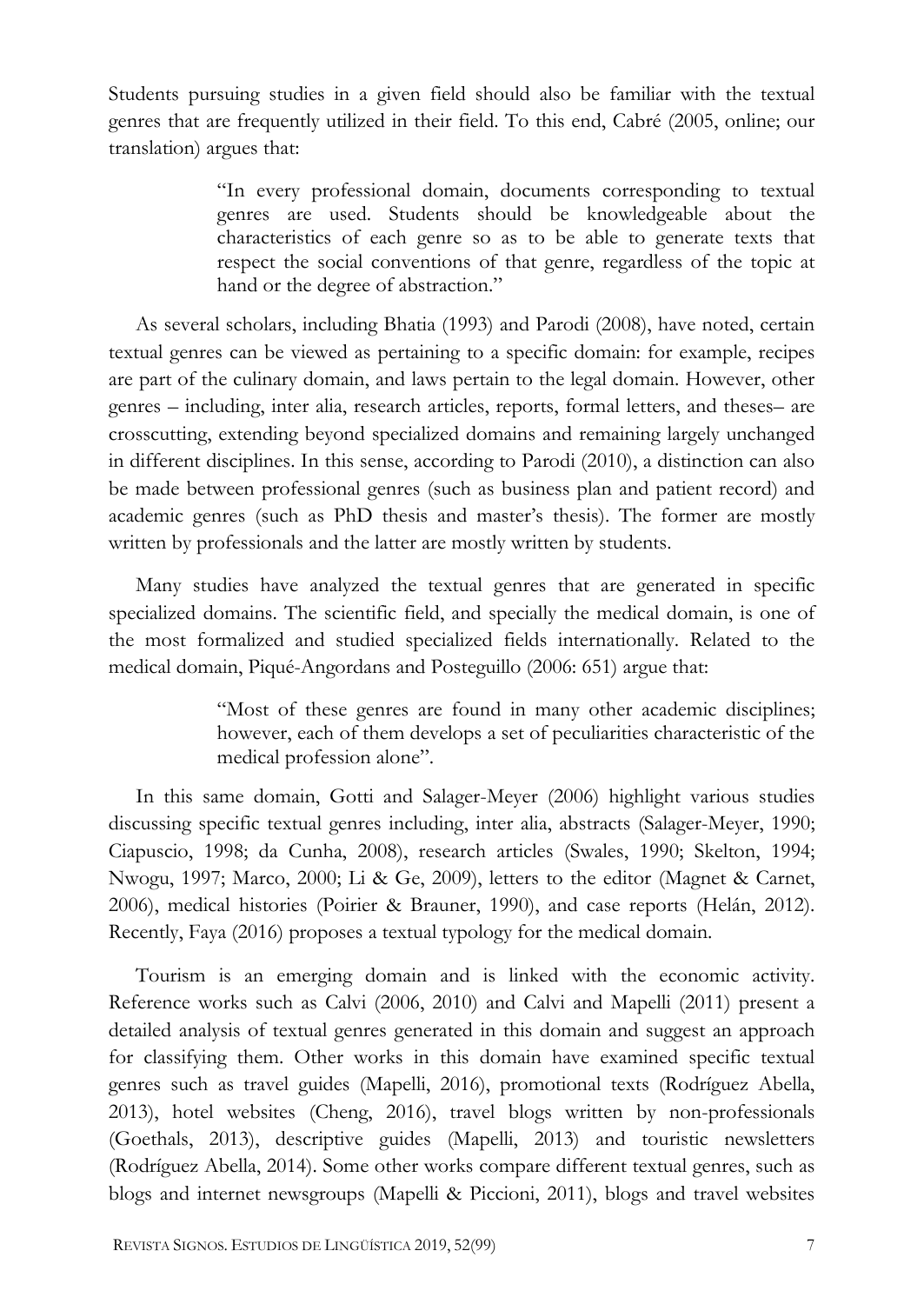(Martínez Escalona, 2012), and hotel websites and research articles (Suau-Jiménez & Piqué-Noguera, 2017). Likewise, textual genres of tourism are used in university didactic contexts (Escobar, 2011) and in works that focus on the writing of textual genres, such as the business plan (Barringer, 2014).

Finally, the administration domain has also studies and traditions, such as the plain language (which the Plain Language Action and Information Network<sup>1</sup> started) and the training of public servants. However, it is a more local domain. In this work, we focus on citizens as producers of texts addressed to the administration. From this point of view, a number of works on legal and administrative texts have described and characterized the textual genres utilized in the Spanish public administration domain (e.g. Ayala, Domínguez, Martel, Montelongo, Morales, Socorro & Suárez, 2000; Castellón, 2001; Sánchez Alonso, 2014). Moreover, the literature usually offers document templates (Ministerio de las Administraciones Públicas, 2003).

Texts corresponding to a given textual genre in a specialized domain are not easy to write. However, some authors (e.g. Cassany, 2007; Montolío, 2014) have penned style guides to help simplify this task for writers. Recent research has also considered approaches for teaching students to write for specific textual genres in the academic and professional domains; for example, abstracts (Parodi, Ibáñez & Venegas, 2014) and bachelor's and master's theses (Meza, 2015; Venegas, Núñez, Zamora & Santana, 2015; da Cunha, 2016). There are also several works that analyze the writing difficulties faced by professionals from different specialized fields: on the one hand, those that deal with the writing of academic texts or research articles in general. For example, Pano, Picón and Attorresi (2004) classify the writing difficulties into four categories: those related to motivation, those related to familiarity with the subject, contextual obstacles and linguistic competence. Fregoso (2008) detects six types of difficulties in writing: graphematic, verbal, lexical, syntactic, semantic and orthographic difficulties. Sabaj (2009) focuses on errors contained in participants' compositions: he found writing errors (orthography, punctuation and vocabulary) and genre-specific errors (formal aspects, hierarchy of information and structure). On the other hand, there are also works about writing difficulties in textual genres of specific specialized fields, such as Reimenerink (2003) and Moreno, Rodríguez, Vázquez, Ricardo and Rodríguez (2016) in medicine; Rodríguez de Benítez (2014) in tourism, and González Salgado (2009) in the judicial field. Some other works are especially focused on the study of language and genres of a specialized field, such as Calvi (2006) for the language of tourism.

To our knowledge, no studies have considered which textual genres pose the greatest writing difficulties for a given group (professionals, students, or the general public) in a specialized domain or researched the frequency with which these genres are produced in these domains. This paper uses empirical data to shed light on these two questions.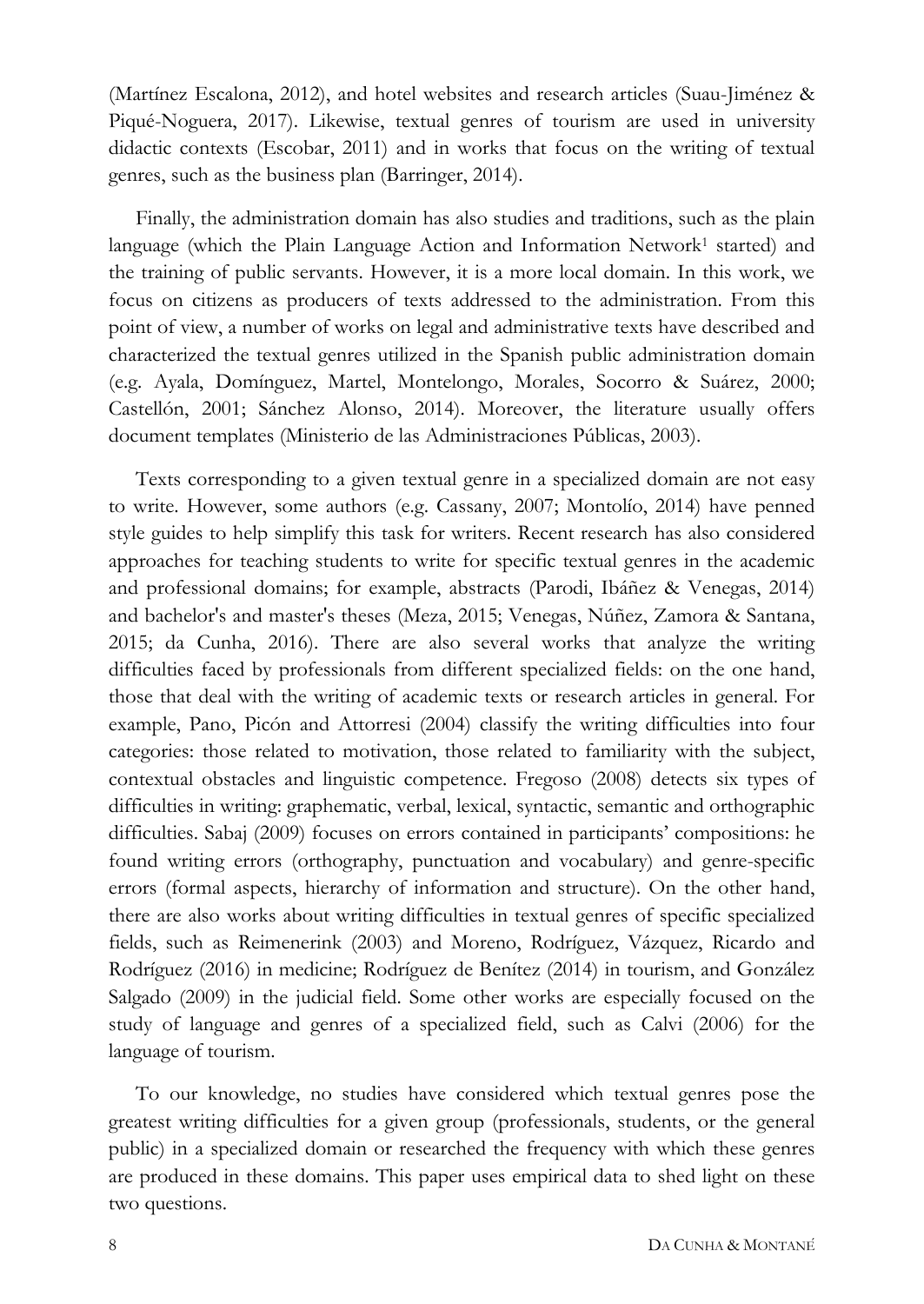### **2. Methodology**

This study adopted a multi-stage methodology. First, the literature on textual genres in Spanish in the domains of medicine, tourism and the public administration was examined. Based on this literature review, a preliminary list of textual genres was derived for each domain. Specifically, for medicine, the genres indicated by Gutiérrez (1998) and Faya (2016) were included; for tourism, the genres included in Calvi (2006, 2010) and Calvi and Mapelli (2011) were selected, and, for public administration, the genres mentioned in Ayala et al. (2000), Castellón (2001) and Sánchez Alonso (2014) were chosen.

Second, five qualified specialists (including instructors and professionals) in these three domains<sup>2</sup> were interviewed. The same interview was carried out for each domain. These interviews served a threefold purpose: to fine-tune the list of genres derived from the literature review, to identify writing difficulties, and to gather information on university-level writing classes. Although the questions were slightly adapted for each domain, the same general types of questions were included in each interview.3 By way of example, Table 1 reproduces the questions the medical school faculty member was asked to answer.

#### **Table 1.** Interview questions: Medical school faculty member.

- a) Which types of medicine-related texts do you read or write in your daily work?
- b) Which types do you read or write most frequently?
- c) In your opinion, which types are the hardest to write?
- d) What kinds of challenges have you faced when sitting down to write one of these texts?
- e) Do you use any tools (spell check, editor, etc.) when writing these texts?
- f) Based on your teaching experience, which types of texts do students need to write?
- g) Which of these generate the most mistakes?
- h) Generally speaking, which types of mistakes do you tend to find?
- i) As part of a student's degree in Medicine, are there any courses related to writing medical texts? Which ones? At what point in a student's course of studies are they included? Are they required courses or electives?
- j) Here is a list of types of texts produced in the medical domain. Do you think any types are missing? Are any superfluous? [list of genres]

Based on feedback provided by these interviews, especially by the answer to question (j), the lists of textual genres utilized in this study were finalized; these are presented in Table 2 [Table](#page-6-0) below. In the medical domain, textual genres included texts that doctors write on a regular basis in their professional lives, including medical histories, progress notes, case reports, etc. Based on the responses to interview questions, it became clear that medical professionals also frequently work as researchers. Consequently, the list of textual genres also included research-related terms such as research article, PhD thesis, review article, etc. As noted above, these crosscutting genres are used in a variety of specialized domains. However, in the domain of tourism, experts confirmed that professionals (including tour guides, consultants, travel agents, hotel managers, etc.) rarely double as researchers. For this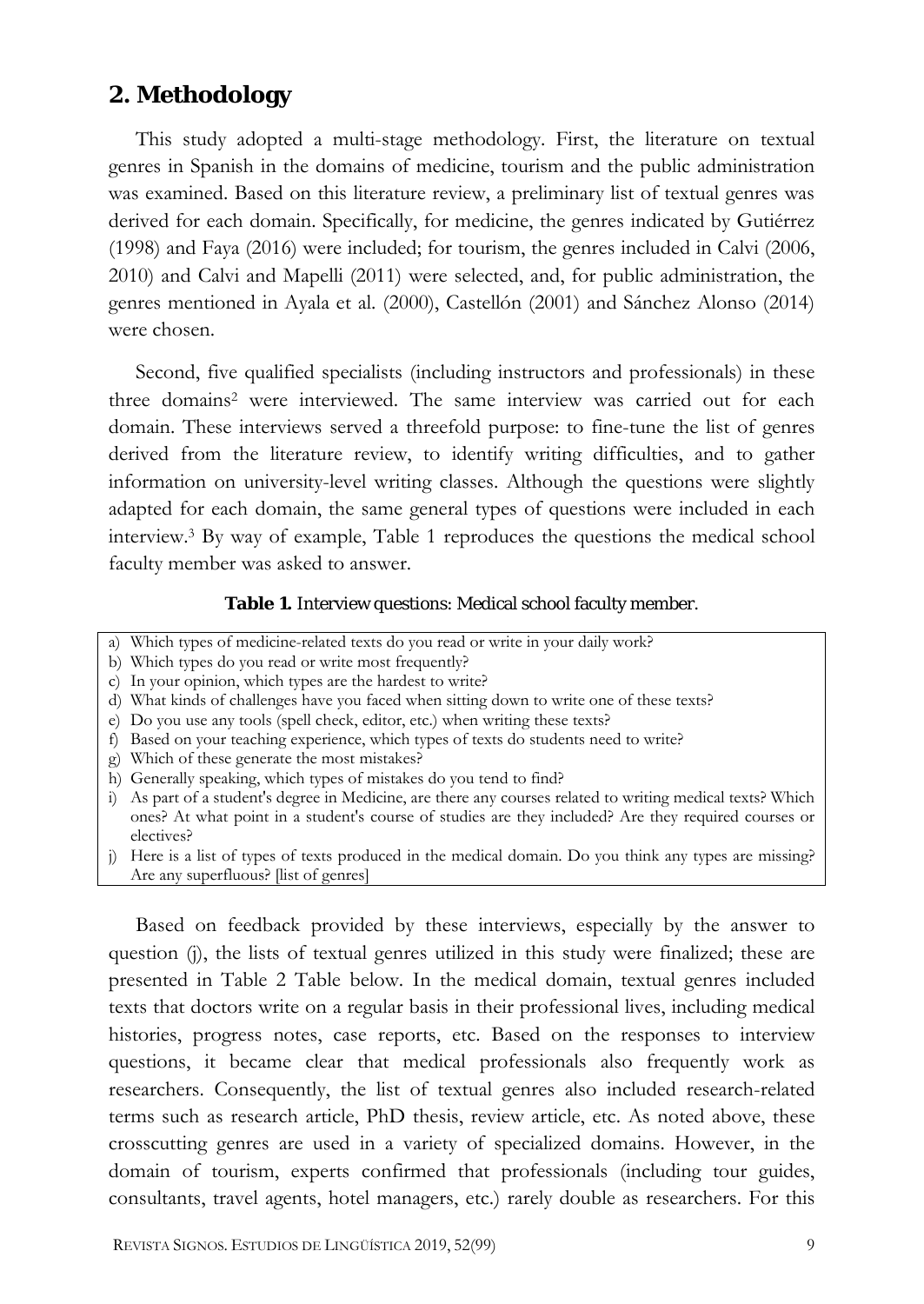study, research-related terms were therefore excluded from the list of textual genres in the field of tourism.

<span id="page-6-0"></span>

| Medicine       | artículo de divulgación                 | popular science article                       |
|----------------|-----------------------------------------|-----------------------------------------------|
|                | artículo de investigación corto         | short research article                        |
|                | artículo de investigación largo         | long research article                         |
|                | artículo de revisión                    | review article                                |
|                | carta al editor                         | letter to the editor                          |
|                | carta de aceptación o rechazo de un     | letter of acceptance/rejection of a paper     |
|                | artículo de investigación               | case report                                   |
|                | caso clínico                            | conference paper                              |
|                | comunicación a congreso                 | editorial                                     |
|                | editorial                               | health fact sheet                             |
|                | folleto de salud                        | medical history                               |
|                | historia clínica                        | patient record                                |
|                | historial del paciente                  | technical report                              |
|                | informe técnico                         | book                                          |
|                | libro                                   | textbook                                      |
|                | manual universitario                    | progress note                                 |
|                | nota clínica                            | webpage                                       |
|                | página web                              | syllabus                                      |
|                | programa de asignatura universitaria    | conference program                            |
|                | programa de congreso o evento           | PhD proposal                                  |
|                | académico                               | book review                                   |
|                | proyecto de tesis doctoral              | abstract                                      |
|                | reseña de libro                         | peer review                                   |
|                | resumen de artículo de investigación    | PhD thesis                                    |
|                | revisión por pares                      | bachelor's thesis                             |
|                | tesis doctoral                          |                                               |
|                | TFG (trabajo final de grado) o tesis de | master's thesis                               |
|                | licenciatura o diplomatura              |                                               |
|                | TFM (trabajo final de máster) o tesis   |                                               |
|                | de final de máster o posgrado           |                                               |
| Tourism        | artículo de divulgación                 | informative article                           |
|                | entrada de blog de viajero              | travel blog post                              |
|                | catálogo de viaje                       | travel brochure                               |
|                | correo electrónico (en hoteles u otras  | email (e.g. emails written in hotels or other |
|                | empresas propias del sector del         | enterprises in the tourism industry)          |
|                | turismo)                                | travel guide                                  |
|                |                                         | report                                        |
|                | guía de viaje                           | travel itinerary                              |
|                | informe                                 | textbook                                      |
|                | itinerario de viaje                     | rules and regulations                         |
|                | manual universitario                    | business plan                                 |
|                | normativa                               | travel plan                                   |
|                | plan de negocios                        | forum post                                    |
|                | plan de viaje                           |                                               |
|                | post en foro turístico                  |                                               |
| Public         | Alegación                               | allegation                                    |
| administration | autorización                            | authorization                                 |
|                | carta de presentación                   | cover letter                                  |
|                | carta formal                            | formal letter                                 |
|                | comunicación                            | notice                                        |
|                | currículum                              | curriculum vitae                              |
|                | declaración                             | declaration                                   |
|                | declaración jurada                      | affidavit                                     |

**Table 2.** List of textual genres utilized in this study.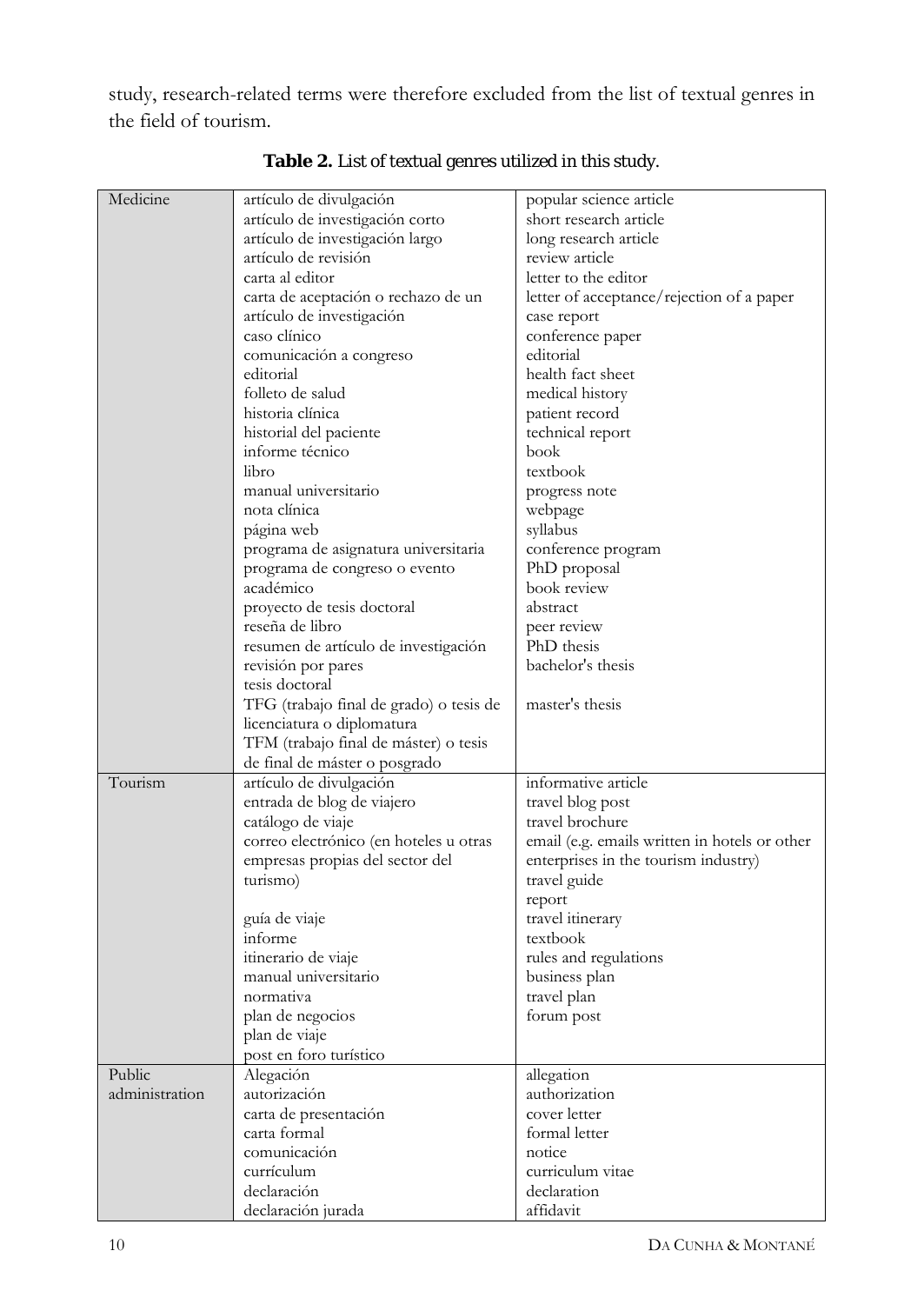| declaración responsable            | statement of responsibility |
|------------------------------------|-----------------------------|
| demanda                            | lawsuit                     |
| denuncia                           | accusation                  |
| instancia                          | formal request              |
| justificación                      | statement of grounds        |
| notificación                       | notification                |
| oficio                             | official letter             |
| petición                           | petition                    |
| queja                              | letter of complaint         |
| querella                           | complaint                   |
| reclamación                        | claim                       |
| recurso contencioso-administrativo | administrative appeal       |
| recurso de revisión                | appeal for revision         |
| recurso ordinario                  | ordinary appeal             |
| renuncia                           | letter of resignation       |
| solicitud                          | application                 |
| sugerencia                         | suggestion                  |

Furthermore, questions (d) and (h) provided information on difficulties that arise when writing specialized texts, revealing the challenges that specialists and students face when writing in these three domains. Based on this information and Cassany's (2007) and Montolío's (2014) professional and academic style guides, the authors drafted a list of potential difficulties that arise when writing specialized texts; this was included in the online surveys (see Table 3 Table 1 below).

Third, based on the literature review and interviews with specialists, the surveys were designed and created using the Google Forms online tool. Survey participants included:4

- Family practitioners from the Spanish Society of Family and Community Medicine;
- 3rd-, 5th-, and 6th-year students pursuing a six-year undergraduate degree in medicine at the University of Barcelona (UB);
- Tourism experts who are members of the Spanish Confederation of Hotels and Tourist Accommodation (CEHAT) or the Hotel Technology Institute (ITH);
- 2nd-year students pursuing a four-year undergraduate degree in Tourism at the National Distance Education University (UNED); and
- Laypersons: Students enrolled in the UNED's Access Courses for those over 25.

The surveys had two goals: to identify (a) the most frequent, most challenging textual genres and (b) the most relevant difficulties in writing specialized texts in each domain. All surveys included three sections: 1) an introduction, which explained the purpose of the study; 2) basic information (age, gender, nationality, highest level of education attained, and where applicable, current year of studies); and 3) questions related to the frequency with which participants write a given text, degree of difficulty when writing a given text, and concrete difficulties encountered when writing texts in a given domain. As mentioned above, the surveys contained a closed list of textual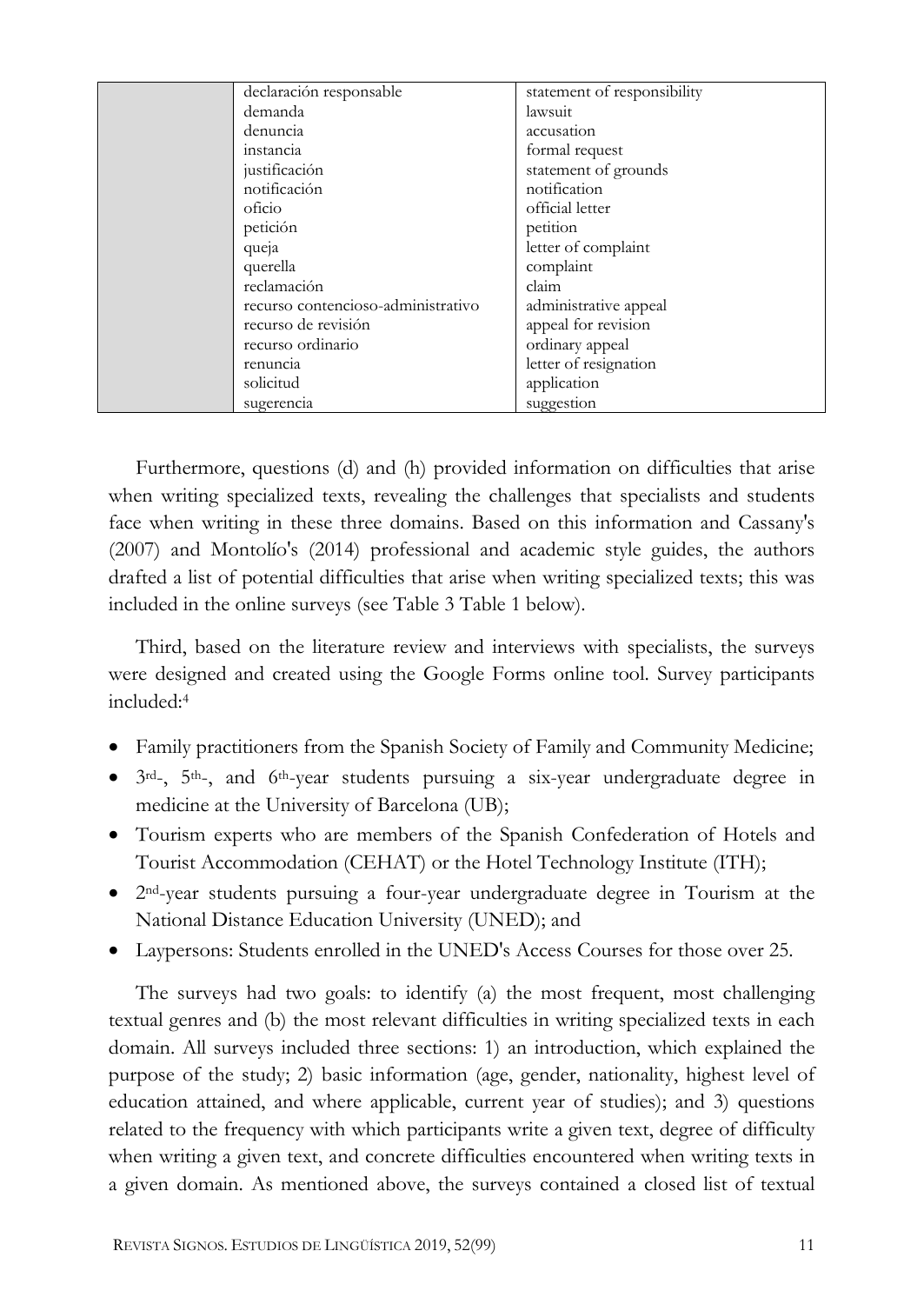genres, which varied for each domain, and a list of potential writing difficulties. This list was identical for all three domains because the final purpose is to compare the difficulties between domains, so the survey questions must be systematic. All surveys included an 'Other' category, where respondents could add additional genres or writing difficulties not included in the lists. Furthermore, students were also asked to answer a question about academic writing courses. By way of example, Table 3 includes the questions in section 3 of the survey distributed to tourism students.

#### **Table 3.** Questions from section 3 of the survey distributed to tourism students.

| Which of the following types of tourism-related texts do you write as part of your university studies? |  |  |  |  |  |  |
|--------------------------------------------------------------------------------------------------------|--|--|--|--|--|--|
| list of genres                                                                                         |  |  |  |  |  |  |
| Which types do you write most frequently? [list of genres]                                             |  |  |  |  |  |  |
| In your opinion, which types are the hardest to write? [list of genres]                                |  |  |  |  |  |  |
| Which of the following challenges have you faced?                                                      |  |  |  |  |  |  |
| Knowing what kind of structure to use when writing this text                                           |  |  |  |  |  |  |
| Using the right vocabulary<br>П                                                                        |  |  |  |  |  |  |
| Avoiding spelling or other linguistic mistakes<br>□                                                    |  |  |  |  |  |  |
| Using the right degree of formality<br>П                                                               |  |  |  |  |  |  |
| Deciding what content to include<br>П                                                                  |  |  |  |  |  |  |
| Ensuring text cohesion in the ways ideas are presented<br>П                                            |  |  |  |  |  |  |
| Finding examples of this kind of text to use as models<br>П                                            |  |  |  |  |  |  |
| Knowing who will be reading this text and how to speak to them<br>П                                    |  |  |  |  |  |  |
| Other:                                                                                                 |  |  |  |  |  |  |
| As part of your course of studies, have you taken – or are you planning on taking – a university       |  |  |  |  |  |  |
| course on academic writing in the field of tourism?                                                    |  |  |  |  |  |  |
| Yes                                                                                                    |  |  |  |  |  |  |
| No                                                                                                     |  |  |  |  |  |  |
|                                                                                                        |  |  |  |  |  |  |

It is interesting to mention that all the recollected data (both from interviews and surveys) are obtained from the statements of the participants; therefore, they indicate what participants think about the textual genres of their corresponding domains.

Once all survey responses were collected, the results were analyzed quantitatively to study trends regarding: a) the frequency of writing and difficulty writing different textual genres in each domain and for each group; and b) the frequency of the different types of writing difficulties presented in Table 3. In the domains of family medicine and tourism, responses from students and professionals were first considered separately and then aggregated in order to identify general trends in each domain. As this study included only a single group of respondents (laypersons) for the public administration, results are not broken down in this fashion for this third domain.

### **3. Results**

This section presents key findings of this study. Section 3.1 lays out the findings regarding frequency and difficulty of textual genres in each domain, while Section 3.2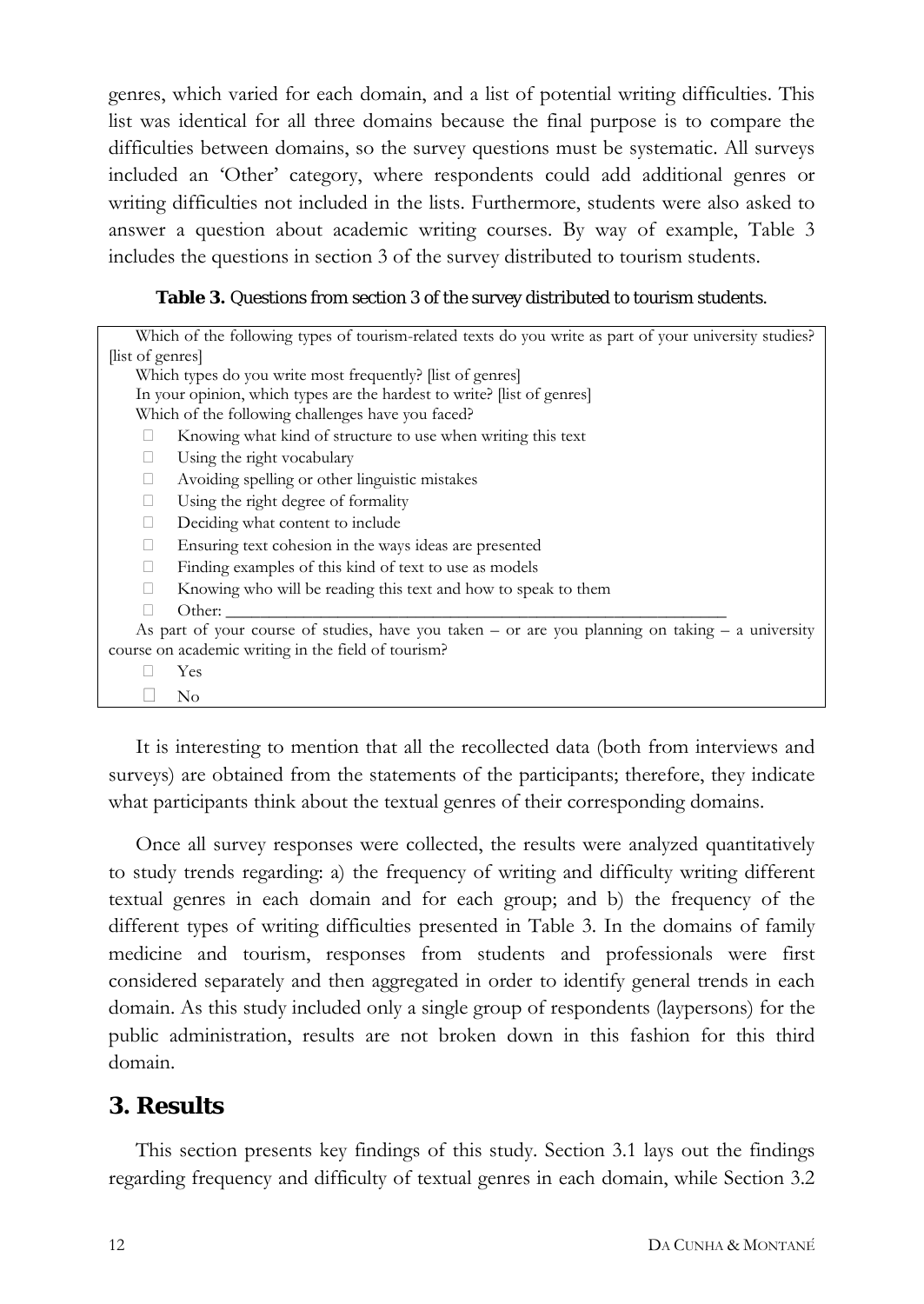presents results related to difficulties when writing specialized texts in each of the domains considered.

All data presented in this section was collected using the online surveys. Four hundred twenty-one (421) survey responses were received:

- Family medicine: 146 responses: 57 from specialists and 89 from students;
- Tourism: 195 responses: 137 from specialists and 58 from students;
- Public administration: 80 responses from laypersons.

### *3.1. Results: Frequency and difficulty of textual genres*

This section analyzes the survey responses for the three domains analyzed, discussing the frequency with which individuals write different textual genres and the degree of difficulty they face in doing so. Medicine and tourism data are broken down as subsets; first, the results for students and professionals are presented separately, and subsequently, overall results for the aggregated data set in this domain are discussed. For the third domain, public administration, results are based on the entire domainspecific data set as a whole.

### *3.1.1. Textual genres in the medical domain*

Graph 1 presents responses from medical students and healthcare professionals about which textual genres they write most frequently in academic and professional contexts. The full set of quantitative data is available in Annex 1.



**Graph 1.** Results: Frequency of textual genres in the medical domain.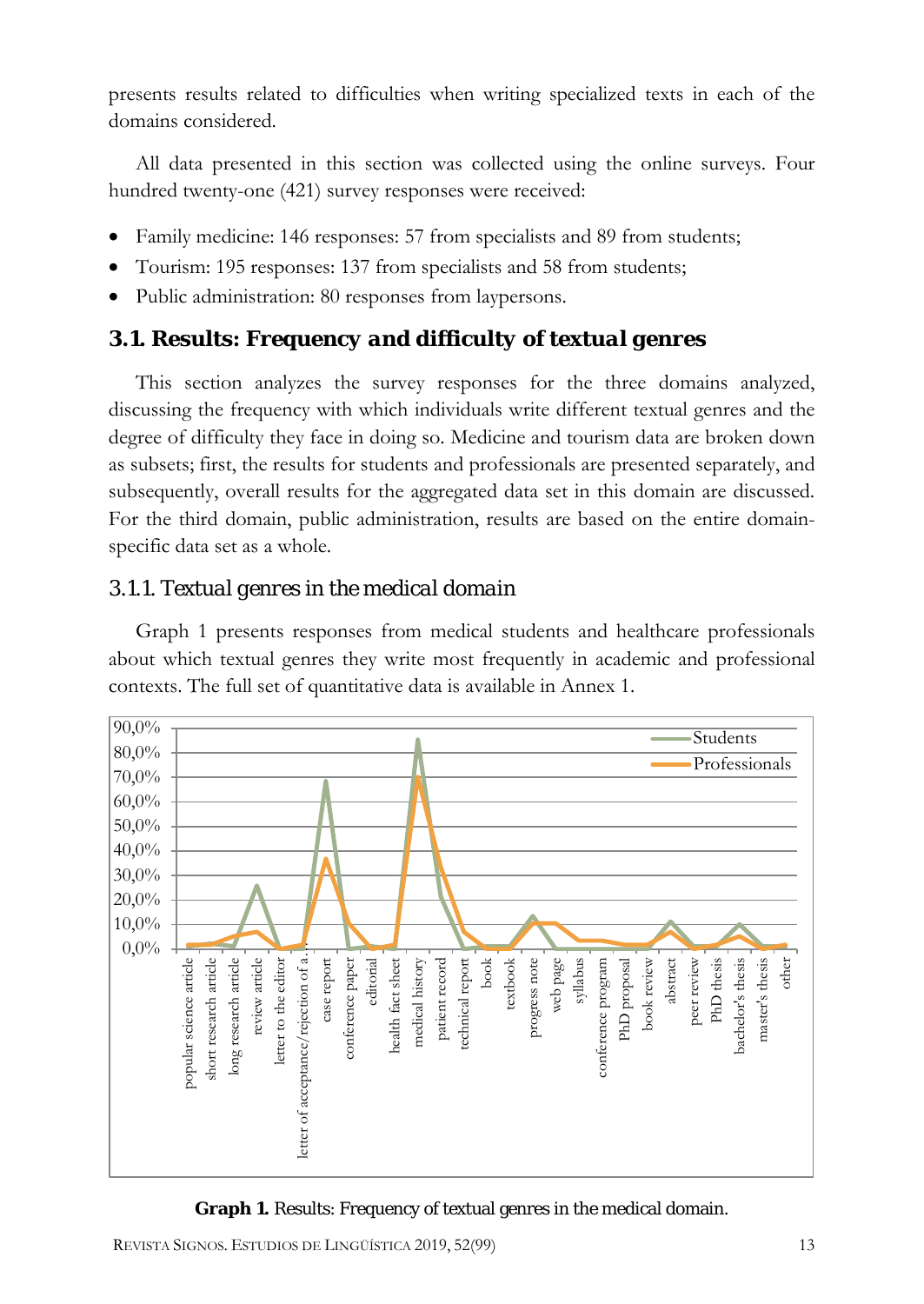As Graph 1 demonstrates, responses from students and professionals tended to overlap: both wrote 'medical histories' and 'case reports' most frequently. Percentages are similar for 'progress notes', 'abstracts', and 'bachelor's theses', although students claimed to write in these three textual genres more frequently than specialists. This comes as no surprise, since, for example, 'bachelor's theses' are only written by students enrolled in undergraduate programs. Students also wrote 'review articles' more frequently than professionals, whereas doctors wrote 'patient records', 'webpages' and 'conference papers' more frequently than students. All other textual genres were written only infrequently by both groups.

Graph 2 presents responses from medical students and healthcare professionals about which textual genres pose the greatest writing difficulties.



**Graph 2.** Results: Difficulty of textual genres in the medical domain.

In the medical domain, difficulties in writing different textual genres tended to vary between students and professionals (Graph 2 and Annex 1). While students found 'bachelor's theses' to be the most difficult to write, doctors argued that 'long research articles' were the most challenging textual genre. These genres do not tend to be written by both groups. Though a 'bachelor's thesis' is one of the most important texts students write during their undergraduate studies in Medicine, students tend not to have to write 'long research articles' while enrolled at the university; these are typically written by medical research scientists. Nevertheless, even though they are always produced in academic contexts, medical practitioners find that 'PhD theses', 'PhD proposals' and 'master's theses' tend to pose writing difficulties. In contrast,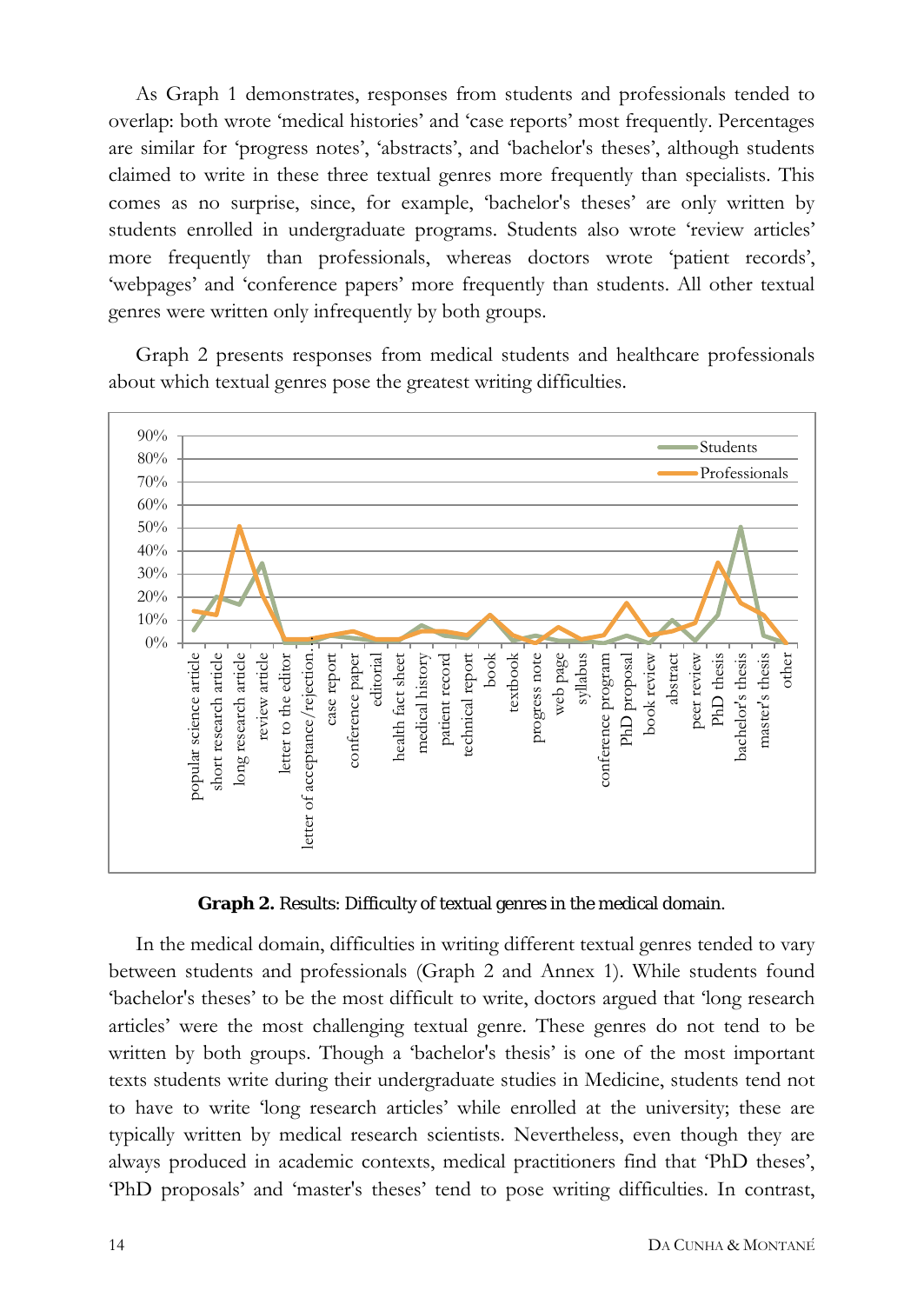students believe that 'review articles' and 'short research articles' are difficult to write, even though they do not have to write them frequently during their studies.

Graph 3 presents overall results from both groups in the medical domain, and includes data on both frequency and difficulty of each of the genres analyzed in this domain.



**Graph 3.** Results: Overall frequency and difficulty for textual genres in the medical domain.

As Graph 3 demonstrates, the most frequently written textual genres are the 'medical history', 'case report', 'review article', 'progress note', and 'abstract' (in descending order). (The exact percentages for each textual genre are presented in Annex 1.) Based on survey responses, the five most difficult textual genres to write are the 'bachelor's thesis', 'long research article', 'review article', 'short research article', and 'book' (in descending order). Consequently, according to respondents, the 'review article' is the only frequently written genre that is also difficult to write, as it appears among the top five responses in both categories. In two cases –the 'bachelor's thesis' and 'abstract'– respondents believed that relatively frequent genres (i.e. those picked by approximately 10% of participants) were difficult to write. Both 'long research articles' and 'short research articles' were written less frequently than other genres in the medical context (such as the 'medical history' and 'case report'). Nevertheless, almost twice as many respondents argued that a 'long research article' was difficult to write than those who claimed that a 'short research article' was difficult to write. In contrast, a 'medical history' was not seen as difficult to write, despite the fact that it is far and away the most frequent genre in the medical domain.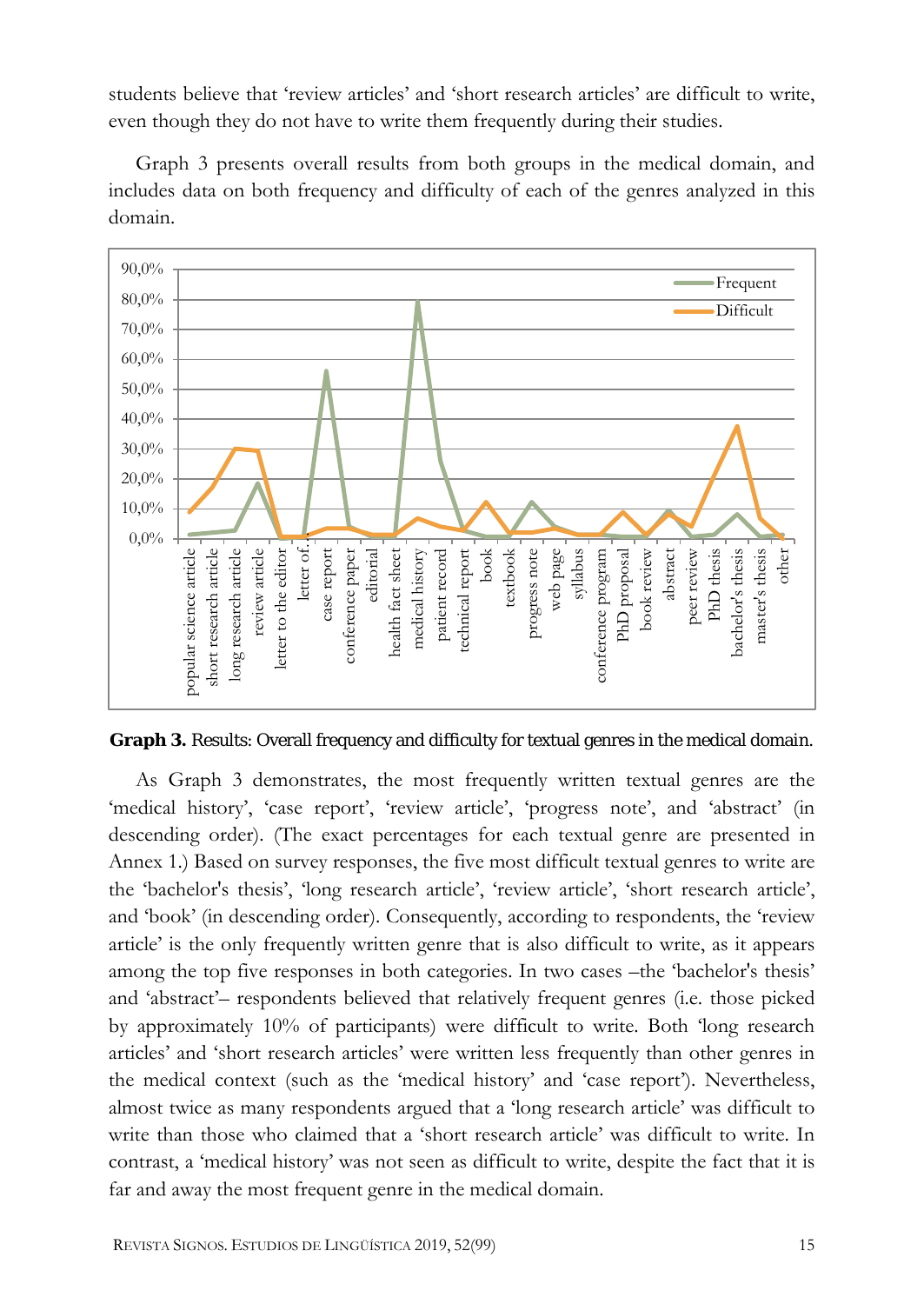#### *3.1.2. Textual genres in the tourism domain*

Graph 4 presents the textual genres that tourism students and professionals write most frequently in tourism-related contexts. Exact percentages are available in Annex 2.



**Graph 4.** Results: Frequency of textual genres in the tourism domain.

Generally speaking, responses from tourism students and professionals tended to vary considerably (Graph 4 and Annex 2). The only similarities can be found in the case of the 'email', which both groups saw as very frequent, and the 'travel blog post' and 'forum post', which were much less frequent. As for differences, students regularly write 'travel plans', 'travel itineraries' and 'travel guides', while specialists do not. In fact, these genres are prototypical examples of classwork completed by students enrolled in the Bachelor's Degree in tourism, which explains why students write them so frequently. In contrast, tourism professionals claim to regularly write 'informative articles', 'reports' and 'business plans', which are a much more typical part of their work environment.

Graph 5 presents responses from tourism students and professionals about the difficulties they face when writing different textual genres in tourism-related contexts.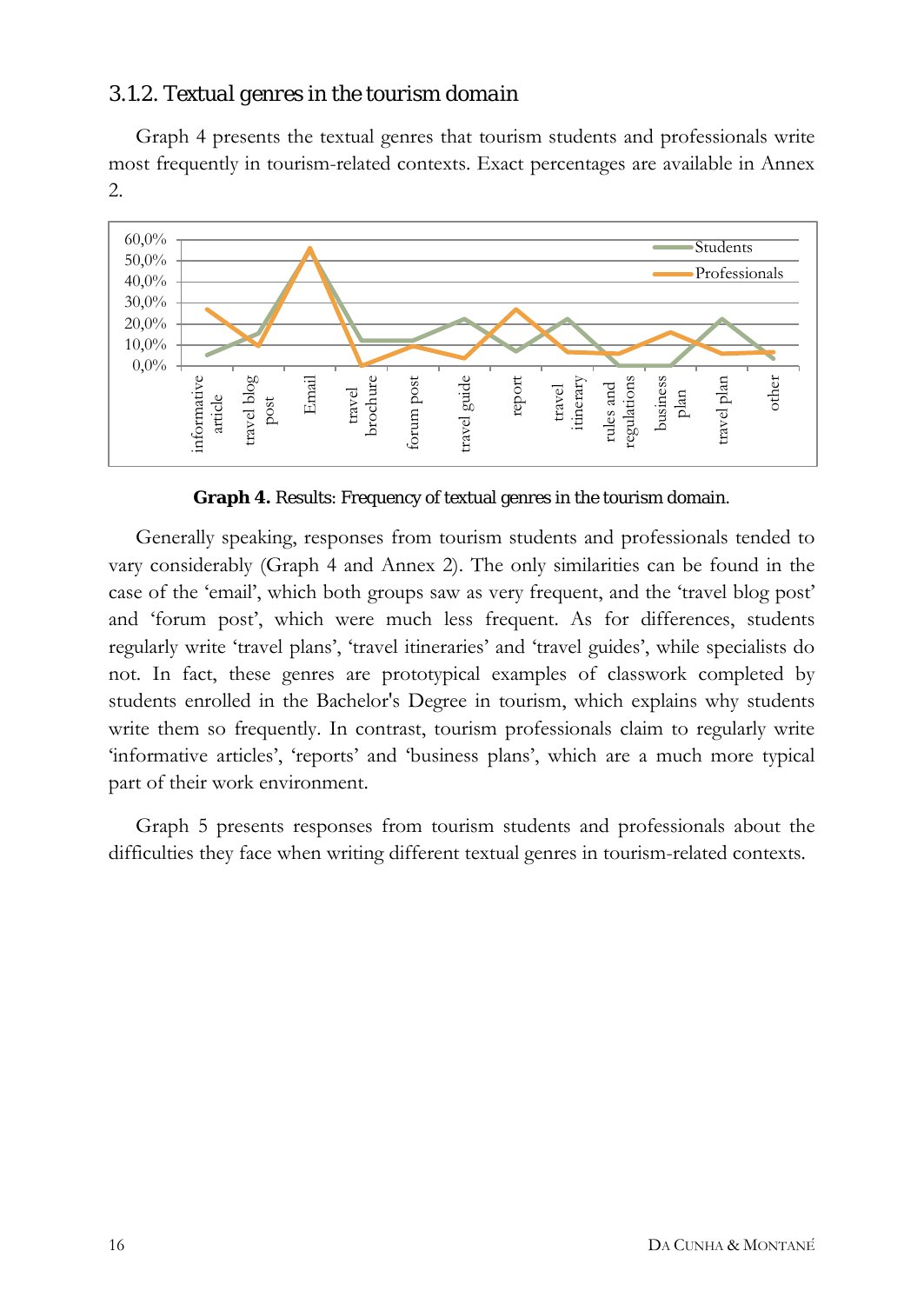

**Graph 5.** Results: Difficulty of textual genres in the tourism domain.

Unlike the results for frequencies presented above, students and professionals generally concur regarding the perceived difficulty of writing different textual genres in this field, as we can see from Graph 5 and Annex 2. The only genre where responses differed by more than 10% is the 'business plan', which professionals saw as more difficult to write. This is due to the fact that students have not yet learned how to write for this textual genre, as reflected by their responses in Graph 4. Consequently, unlike many tourism professionals, who write 'business plans' in their everyday professional lives, students may not be aware of the true difficulties that arise when writing this type of text. Graph 6 presents aggregated responses in the tourism domain.





REVISTA SIGNOS. ESTUDIOS DE LINGÜÍSTICA 2019, 52(99) 17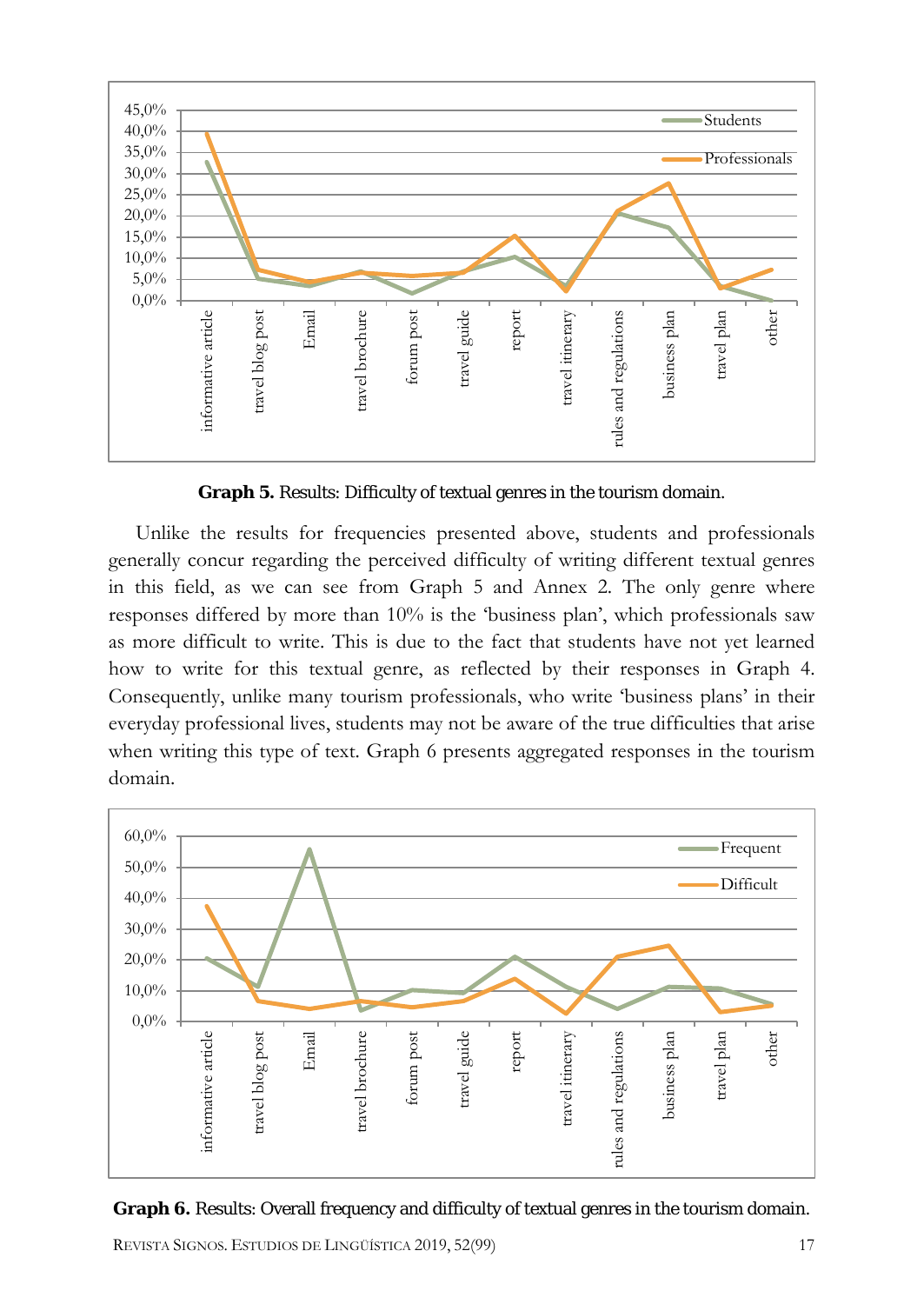As we can see, the five most frequent types of texts in this domain are 'emails', 'reports', 'informative articles', 'travel blog posts', and 'business plans' (in descending order). The four most difficult textual genres to write are 'informative articles', 'business plans', 'rules and regulations', and 'reports'; 'travel blog posts', 'travel guides' and 'travel brochures' tied for the fifth most difficult type of text to write. Four types of texts in the tourism domain –'informative articles', 'reports', 'business plans' and 'travel blog entries' –are all considered to be frequent and difficult to write. Though 'emails' were far and away the most frequent genre, they were not seen as difficult to write. In contrast, although 'rules and regulations' are written infrequently, they are viewed as one of the most difficult texts to write.

#### *3.1.3. Textual genres in the public administration*

Graph 7 presents results from laypersons regarding genres in the public administration. Comprehensive data are available in Annex 3.



**Graph 7.** Results: Frequency and difficulty of textual genres in the public administration.

As the results presented in Graph 7 and Annex 3 demonstrate, laypersons claim that the four types of textual genres they have to write most frequently when corresponding with the public administration are 'curricula vitae', 'applications', 'authorizations' and 'cover letters'; 'formal letters' and 'notices' tied as the fifth most frequent textual genre in this domain. The five textual genres that laypersons found to be most difficult to write were 'administrative appeals', 'affidavits', 'lawsuits', 'allegations', and 'accusations' (in descending order). As we can see, the most frequently written and most difficult genres did not overlap. This is due to the fact that laypersons do not tend to write many of the textual genres included on the list over the course of their lifetimes, and therefore, tend to view genres that they have no experience with as the most difficult to write.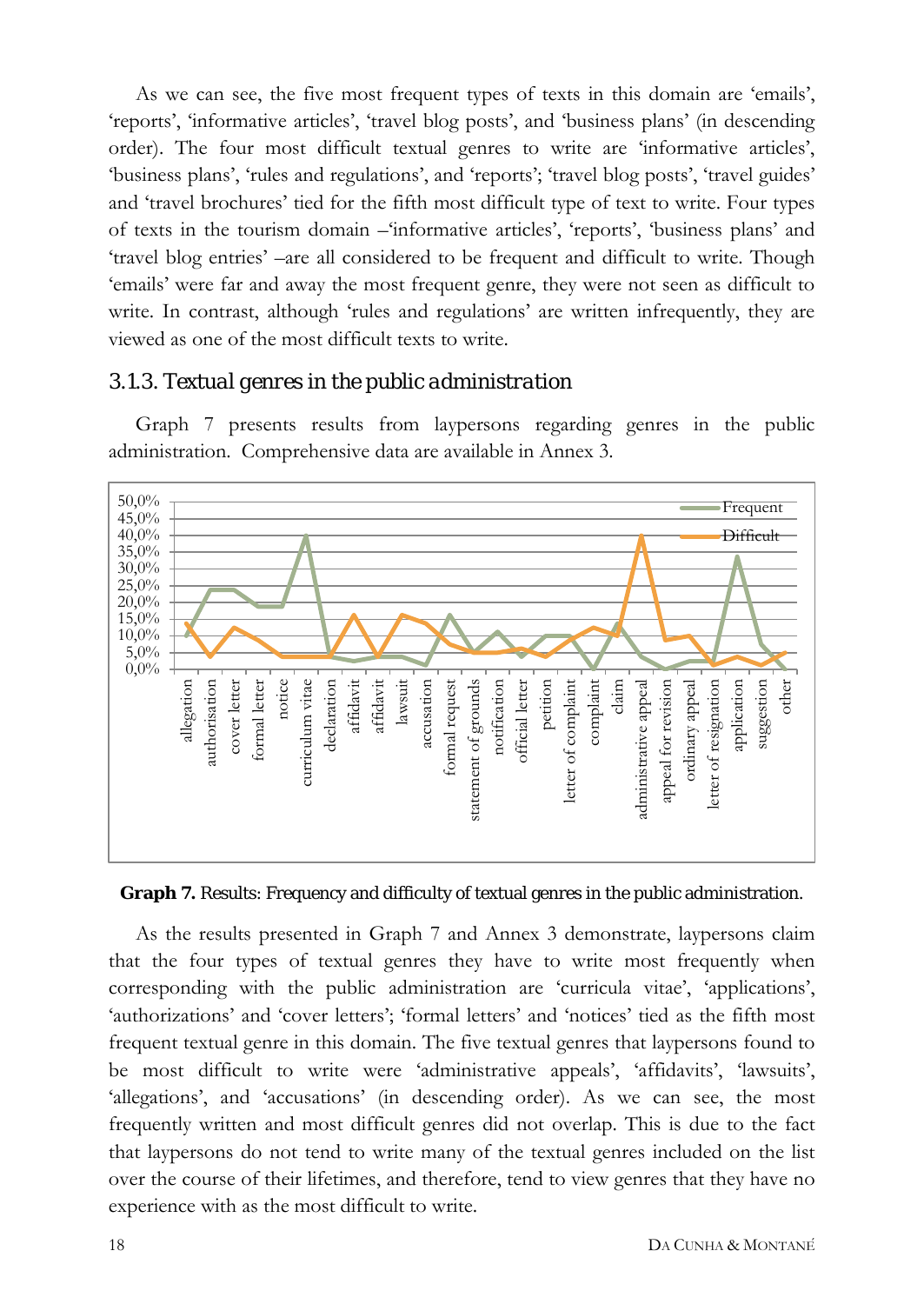The two most frequently written genres by a considerable margin are 'applications' and 'curricula vitae'. However, these are not seen as overly difficult to write. 'Cover letters' and 'authorizations' are also frequent, but the former is seen as more difficult to write than the latter, with a difference of nearly 10%. When the two variables, frequency and difficulty, are cross-tabulated, the greatest overlaps are found in 'allegations' (which appear among the five most difficult types of genres to write), 'claims' and 'letters of complaints', since approximately 10% of laypersons selected them as both frequent and difficult genres.

### *3.2. Results: Difficulties when writing specialized texts*

As indicated in Section 2, the surveys included a question that aimed to assess the difficulties respondents found when writing specialized texts in their domain (see Table 3). This section presents Graphs depicting the answers to this question, which are presented for each domain separately; differences between students and professional in the medicine and tourism domains are also noted. The full set of quantitative results is available in Annex 4. Graph 8 sets out the results from the medical domain.



#### **Graph 8.** Writing difficulties in the medical domain.

For both groups, the most frequent difficulties were related to textual structure, selection of contents, and text cohesion. To a lesser extent, both groups also mentioned specialized vocabulary and the degree of formality. The most noteworthy differences between students and professionals were related to text structure (which was the most difficult issue for students) and text cohesion (the most frequent difficulty for specialists). Only two respondents checked the 'Other' box: one student mentioned difficulties in obtaining data on public health to use for writing texts, and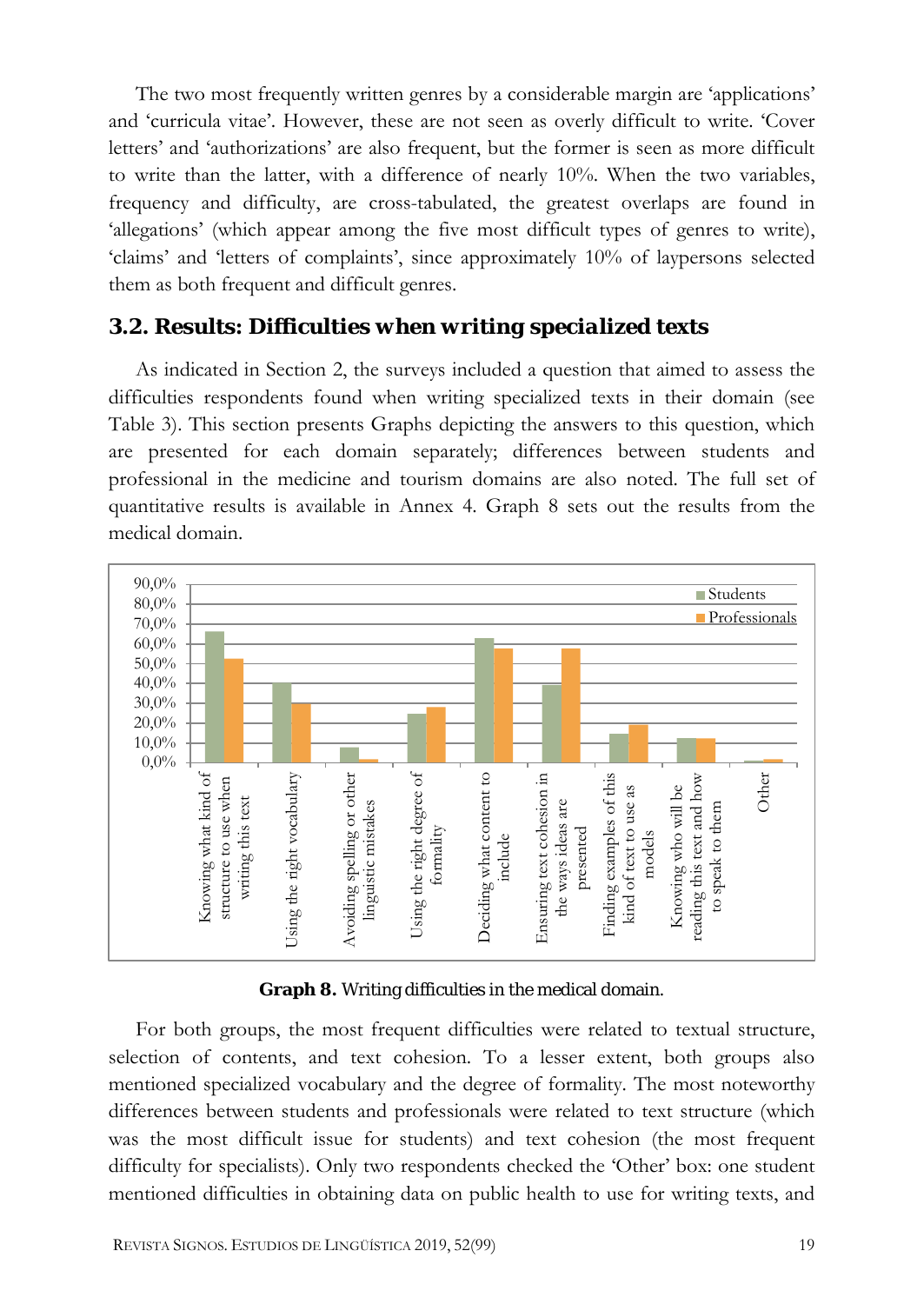one doctor indicated the challenge of ensuring that content and format went hand in hand, particularly for theses.



Graph 9 includes responses from the tourism domain.

**Graph 9.** Writing difficulties in the tourism domain.

In this domain, results show greater differences between students and professionals. Students noted challenges related to vocabulary, spelling and other linguistic mistakes, whereas professionals struggled most with deciding which content to include in a given document. For both groups, writing difficulties included textual structure, text cohesion and the degree of formality. Moreover, in the 'Other' section, tourism professionals mentioned additional difficulties: ensuring that a text was appealing and useful for the tourism industry, summarizing a message to present a complicated concept simply, and presenting texts in an original way that would draw in the reader. No students ticked the 'Other' box.

Graph 10 presents the writing difficulties laypersons find in texts for the administration.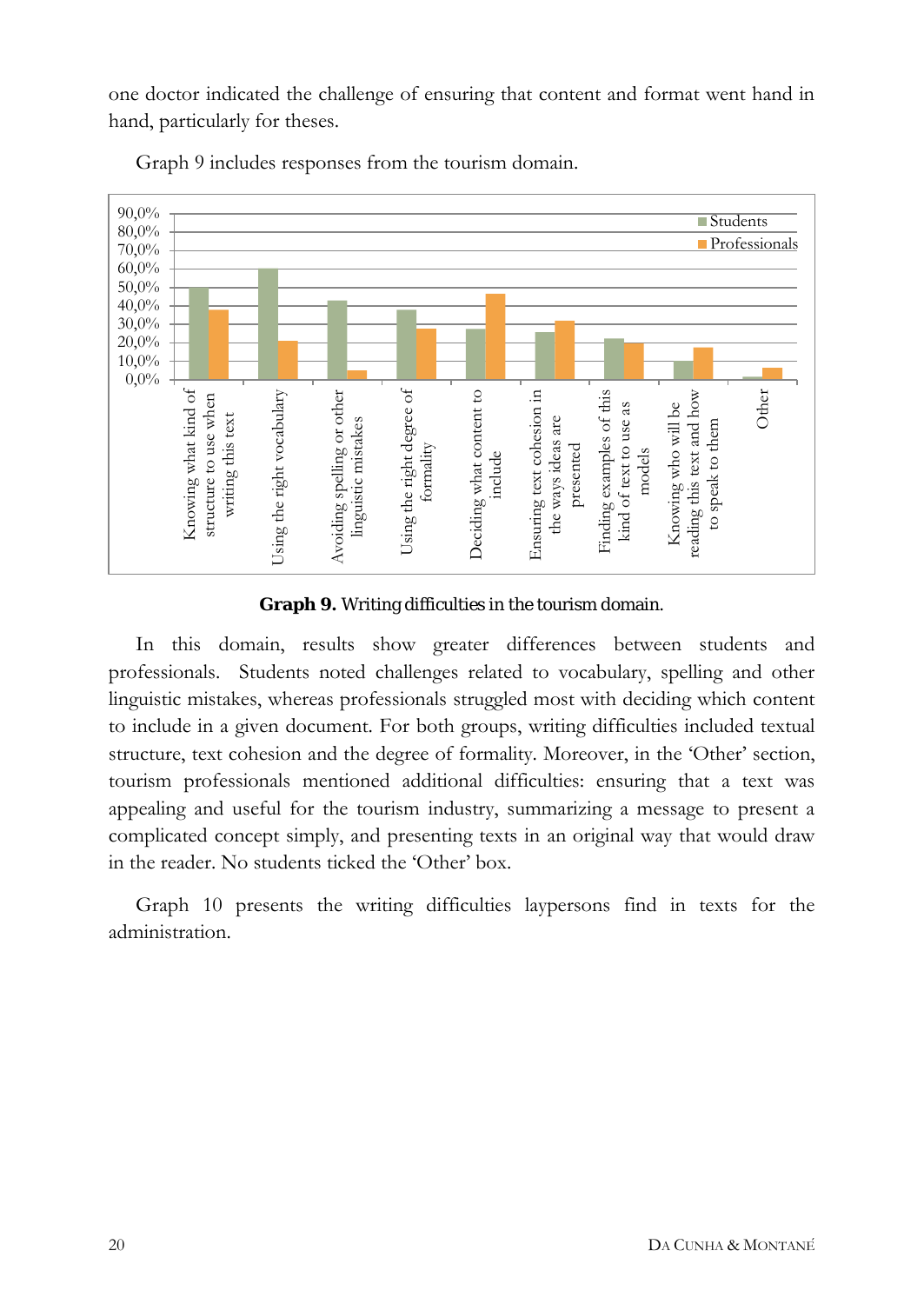

**Graph 10.** Writing difficulties in texts addressed to the public administration.

Laypersons struggled with two major challenges when writing texts addressed to administration: structuring the text and utilizing appropriate vocabulary for this communicative setting. Other difficulties appeared frequently: determining content and using an appropriate degree of formality. No respondents ticked the 'Other' box.

Finally, Graph 11 presents overall results for writing difficulties, broken down by specialized domain. (More comprehensive data and percentages are available in Annex 4).



**Graph 11.** Overall results: Writing difficulties in the three domains studied.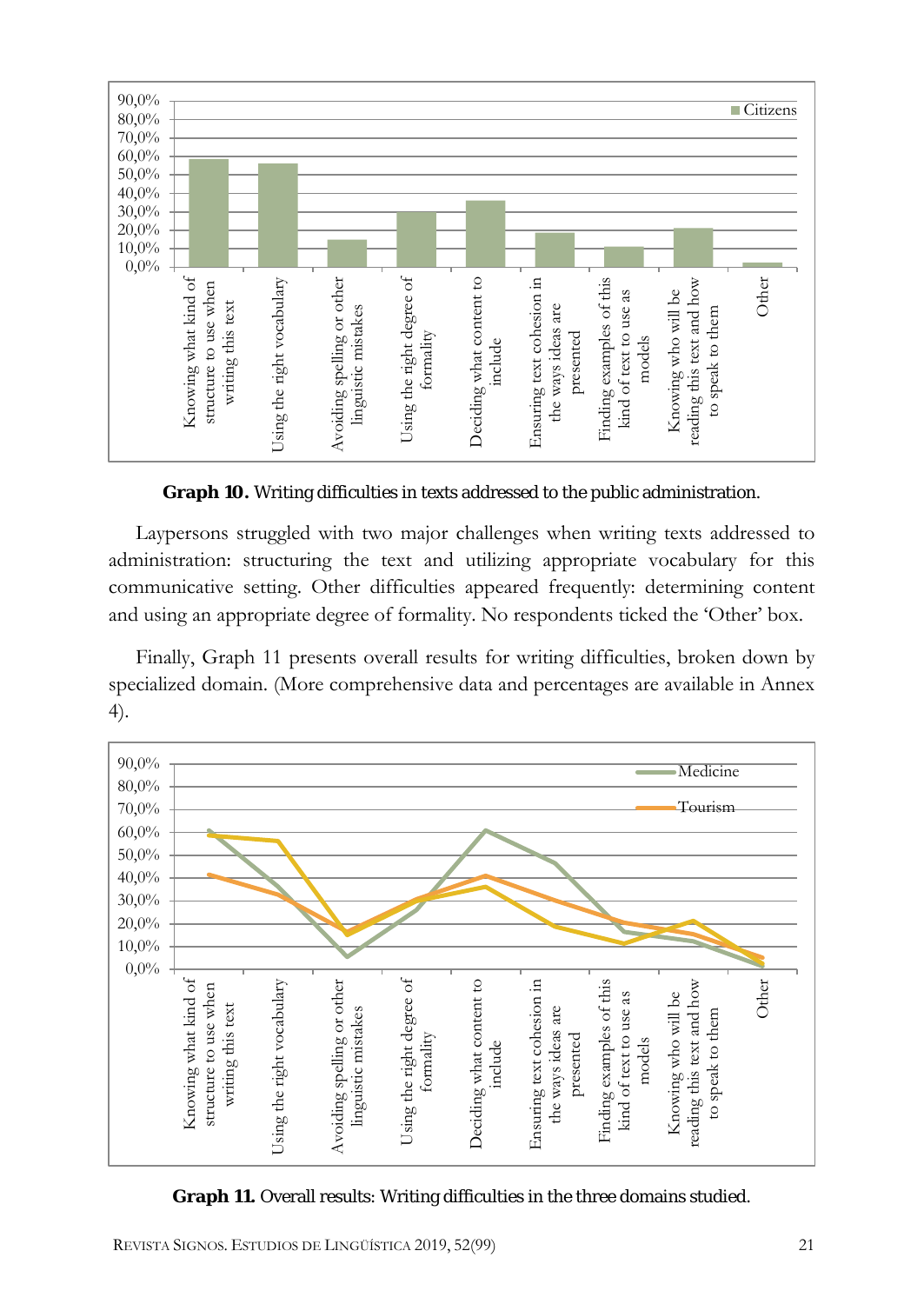For all three domains, the most frequent difficulties were related to textual structure, content, and using appropriate vocabulary for the communicative setting, which are already mentioned in previous literature about writing difficulties (for example, Sabaj, 2009). The degree of formality and text cohesion were also mentioned frequently. In contrast, spelling and other linguistic mistakes, finding models to serve as examples and adapting the text to the addressee were aspects of academic writing that did not seem to prove particularly problematic for any of the surveyed groups. These results contrast with what the literature states, especially concerning spelling mistakes (Fregoso, 2008; Sabaj, 2009), although it is important to highlight that previous research focus only in students' texts. Difficulties that obtained a low frequency in our study might be related to the existence of spellcheckers and the availability of models on the internet.

### **CONCLUSIONS AND FUTURE WORK**

This article has achieved its two primary objectives: to identify the most frequent textual genres and determine which genres pose the greatest writing difficulties in each of the specialized domains considered (family medicine, tourism, and the public administration) for different groups (professionals, students, and average citizens); and to identify the greatest difficulties in writing specialized texts in each of these domains. Since no prior research has examined the different groups involved in each specialized domain, this study can be considered to be original.

Furthermore, this research has clear repercussions for society as a whole and, more concretely, for the groups analyzed herein. It could contribute to general well being, helping laypersons to communicate better with the public administration. It could promote productivity among specialists, since identify writing difficulties and needs may help in drafting specialized texts. Finally, it could help students to improve their academic writing; indeed, this type of study may help universities to fine tune their courses in order to offer subjects that are better tailored to students' writing needs in these specialized domains.

The results for each of the textual genres in each domain are also noteworthy. By cross-tabulating two variables –frequency and difficulty– this study has demonstrated that certain genres are both frequent and difficult. Particular attention should be paid to 'review articles' in medicine and to 'informative articles', 'reports', 'business plans' and 'travel blog entries' in tourism. When corresponding with the public administration, the most frequent and most difficult textual genres do not overlap, although laypersons do tend to believe that certain relatively frequent genres – including 'allegations', 'claims' and 'letters of complaint'– are difficult to write. However, in each of the three domains, the two variables do not tend to converge; indeed, in most cases, some types of texts are particularly frequent, while others pose writing difficulties.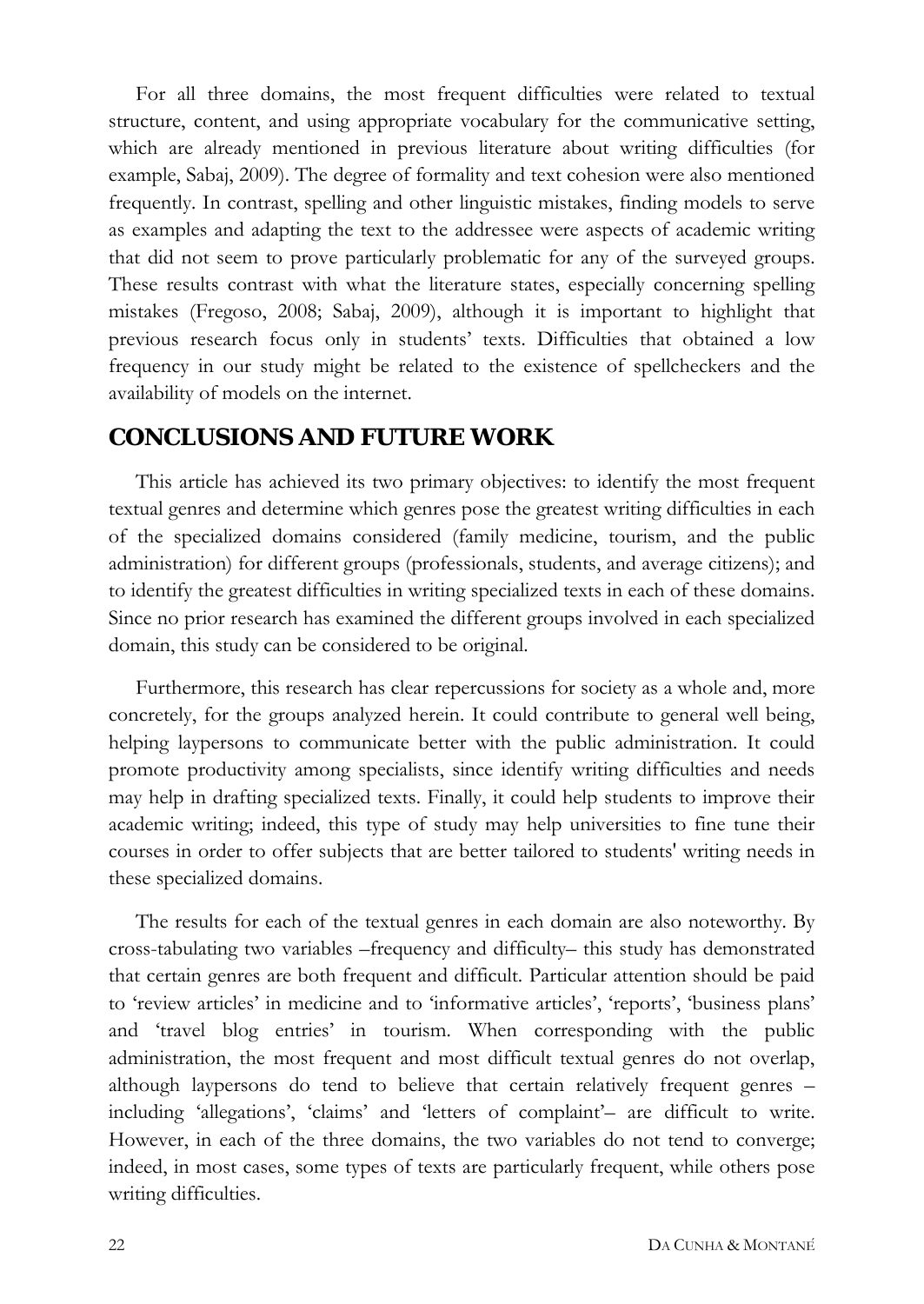The results for each of the groups surveyed are also notable. Although a single group –laypersons– was surveyed in the domain of the public administration, in both medicine and tourism, this article has considered results for two different groups, students and professionals. In both cases, this comparison reveals differences between both. In the medical domain, students and professionals tend to concur when selecting the most frequent textual genres, although they differ in assessing their difficulty levels. However, in tourism, although the most frequent genres differ from one group to another, the two groups tend to agree about the degree of difficulty in writing texts for these textual genres.

The results also demonstrate that similar challenges arise when writing specialized texts in each of the three domains. Indeed, the greatest difficulties when writing specialized texts are textual structure, content selection, and vocabulary use, followed by textual cohesion and degree of formality. Thus, this study has demonstrated that writing difficulties tend to cut across specialized domains. This conclusion is both relevant and interesting, as no previous studies have considered writing difficulties from an interdisciplinary perspective.

Future work could consider additional specialized domains and other textual genres. This would allow researchers to confirm the conclusions about specific writing difficulties and identify textual genres to which greater attention should be paid in other relevant domains including economics, politics, and environmental sciences. These conclusions have also underscored the descriptive, theoretical and social repercussions of this work.

Finally, the results indicate that writers have difficulties and needs when writing specialized texts. Related with this idea, we have developed an automatic system to assist in writing. This system bears in mind the writing difficulties noted by each of the groups studied in these domains. Based on the results, it focuses on the textual genres that they need to write most frequently and those that pose the greatest difficulties. The system, called arText (da Cunha, Montané & Hysa, 2017), is available in the following URL:<http://sistema-artext.com/>

#### **REFERENCES**

- Ayala, P., Domínguez, E., Martel, F., Montelongo, J., Morales, D., Socorro, O. J. & Suárez, E. (2000). *Manual de normalización de documentos administrativos*. Las Palmas: Universidad de Las Palmas de Gran Canaria.
- Barringer, B. R. (2014). *Preparing effective business plans: An entrepreneurial approach*. 2nd Edition. New Jersey: Pearson.
- Bhatia, V. (1993). *Analyzing genre: Language use in professional settings*. London: Logman.
- Cabré, M. T. (1999). *La terminología. Representación y comunicación*. Barcelona: IULA-UPF.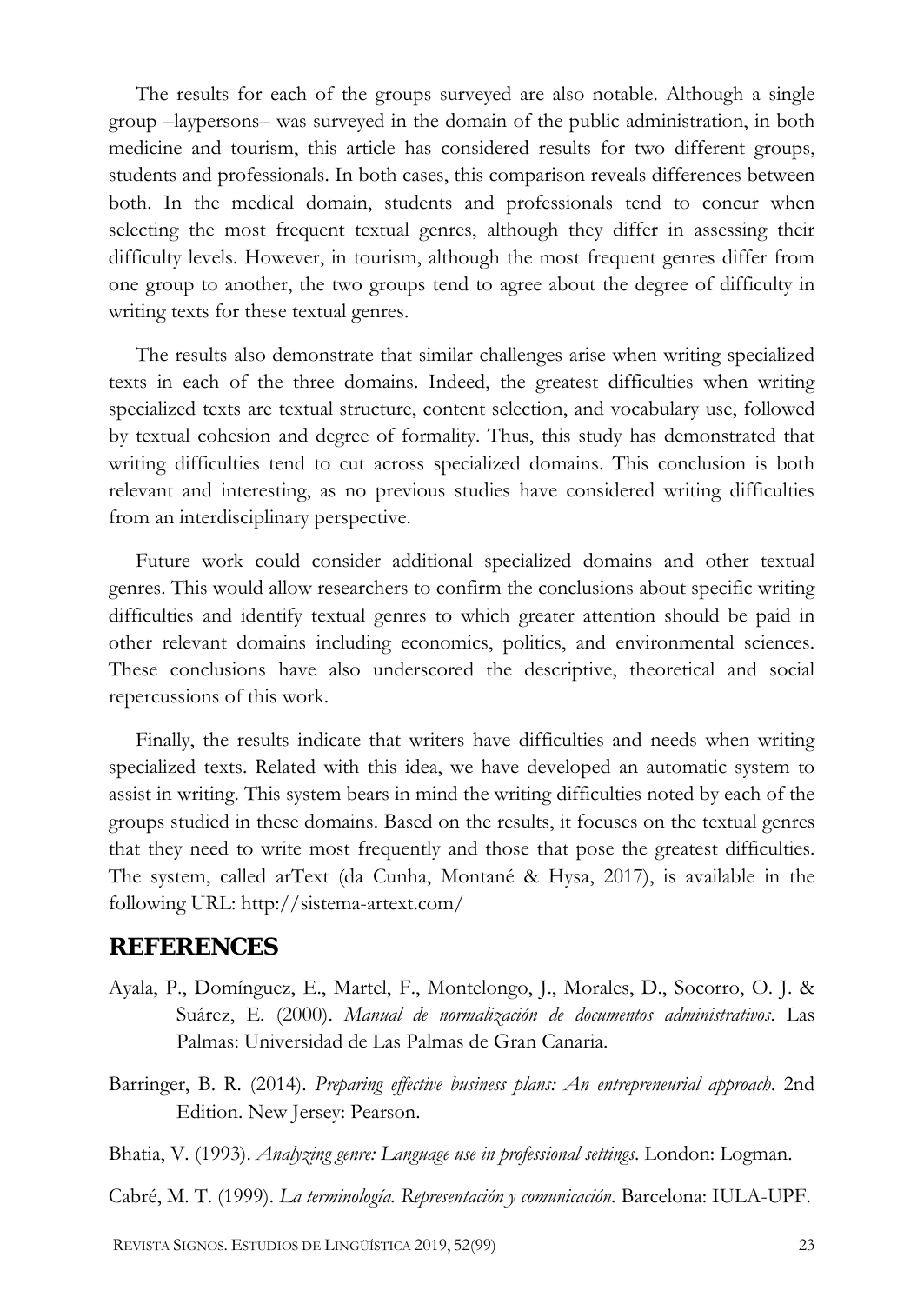- Cabré, M.T. (2005). Recursos lingüísticos en la enseñanza de lenguas de especialidad. In J. Gómez de Enterría (Ed.), *V Jornada-Coloquio de la Asociación Española de Terminología (AETER): Comunicar y enseñar a comunicar el conocimiento especializado*. Madrid: Centro Virtual Cervantes.
- Calvi, M. V. (2006). *Lengua y comunicación en el español del turismo*. Madrid: Arco Libros.
- Calvi, M. V. (2010). Los géneros discursivos en la lengua del turismo: Una propuesta de clasificación, *Ibérica*, 19, 9-32.
- Calvi, M. V. & Mapelli, G. (Eds.) (2011). *La lengua del turismo. Géneros discursivos y terminología*. Bern: Peter Lang.
- Cassany, D. (2007). *Afilar el lapicero. Guía de redacción para profesionales*. Barcelona: Anagrama.
- Cassany, D. (2009). *La palabra desafiante. Entrevista a Daniel Cassany*. Lima: Universidad de Lima.
- Castellón, H. (2001). *El lenguaje administrativo. Formas y uso*. Granada: Editorial La Vela.
- Cheng, F-W. (2016). Constructing hotel brands: A multimodal analysis of luxury hotel homepages. *Ibérica*, 31, 83-108.
- Ciapuscio, G. (1998). Los resúmenes de la revista Medicina: Un enfoque diacrónico contrastivo. *Signo y Seña,* 10, 217-243.
- da Cunha, I. (2008). *Hacia un modelo lingüístico de resumen automático de artículos médicos en español*. Barcelona: Institut Universitari de Lingüística Aplicada, Universitat Pompeu Fabra.
- da Cunha, I. (2016). *El trabajo de fin de grado y de máster: Redacción, defensa y publicación*. Barcelona: Editorial UOC.
- da Cunha, I., Montané, M. A. & Hysa, L. (2017). The arText prototype: An automatic system for writing specialized texts. Proceedings of the *15th Conference of the European Chapter of the Association for Computational Linguistics. Software Demonstrations*, 57-60.
- Escobar, M. A. (2011). *English grammar and learning tasks for tourism studies. Unidad Didáctica*. Madrid: UNED.
- Faya, G. (2016). Propuesta de tipología textual para el campo médico. *Revista Española de Lingüística Aplicada*, *29*(1), 64-87.
- Fregoso, G. (2008). Problemas del estudiante universitario con la redacción. Un estudio de caso en los niveles de licenciatura y de maestría. *Revista Universidad EAFIT, 44*(149), 9-22.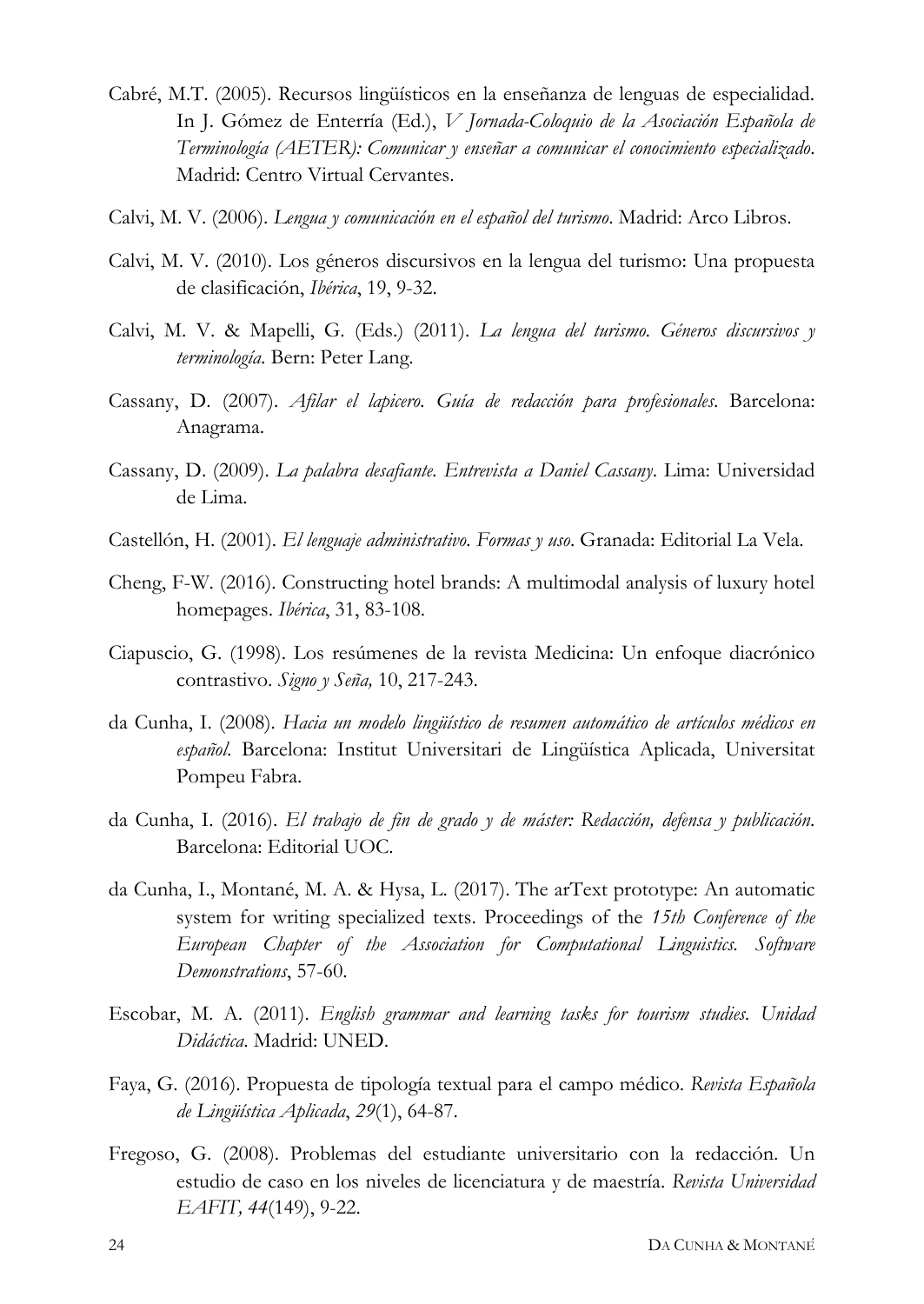- Goethals, P. (2013). Travel blogs written by non-professionals: An exploratory analysis of a tourim genre. *Iberica*, 25, 147-170.
- González Salgado, J. A. (2009). El lenguaje jurídico del siglo XXI. *THEMIS: Revista de Derecho*, 57, 235-245.
- Gotti, M. (2008). *Investigating specialized discourse*. Bern: Peter Lang.
- Gotti. M. & Salager-Meyer, F. (Eds.) (2006). *Advances in medical discourse analysis: Oral and written contexts*. Bern: Peter Lang.
- Gutiérrez, B. M. (1998). *La ciencia empieza en la palabra. Análisis e historia del lenguaje científico*. Barcelona: Península.
- Helán, R. (2012). *Analysis of published medical case reports: Genre-basedstudy*. Unpublished doctoral dissertation, Masaryk University, Czech Republic.
- Li, L-J. & Ge, G-Ch. (2009). Genre analysis: Structural and linguistic evolution of the English-medium medical research article (1985-2004). *English for Specific Purposes*, *28*(2), 93-104.
- Magnet, A. & Carnet, D. (2006). Letters to the editor: Still vigorous after all these years?: A presentation of the discursive and linguistic features of the genre. *English for Specific Purposes*, *25*(2), 173-199.
- Mapelli, G. (2013). El léxico de las guías descriptivas. In L. Chierichetti & G. Garofalo (Eds.), *Discurso profesional y lingüística de corpus. Perspectivas de investigación* (pp. 125- 138). Bérgamo: CELSB.
- Mapelli, G. (2016). Guías de viaje 2.0: Léxico y metadiscurso. *Ibérica*, 31, 149-174.
- Mapelli, G. & Piccioni, S. (2011). Taxonomía de los textos turísticos: Factores lingüísticos y factores contextuales. In M. V. Calvi & G. Mapelli (Eds.), *La lengua del turismo. Géneros discursivos y terminología* (pp. 47-74). Berna: Peter Lang.
- Marco, M. J. (2000). Collocational frameworks in medical research papers: A genrebased study. *English for specific purposes*, *19*(1), 63-86.
- Martínez Escalona, V. (2012). Análisis de los portales de viajes de los periódicos españoles de referencia. Los casos de 'elviajero.com' y 'ocholeguas.com'. Proceedings of the *Actas IV Congreso Internacional Latina de Comunicación Social,*  Universidad de La Laguna, España.
- Meza, P. (2015). La comunicación del conocimiento en el género Tesis de Lingüística: Comparación entre grados académicos. In G. Parodi & G. Burdiles (Eds.), *Leer y escribir en contextos académicos y profesionales* (pp. 67-112). Santiago de Chile: Planeta.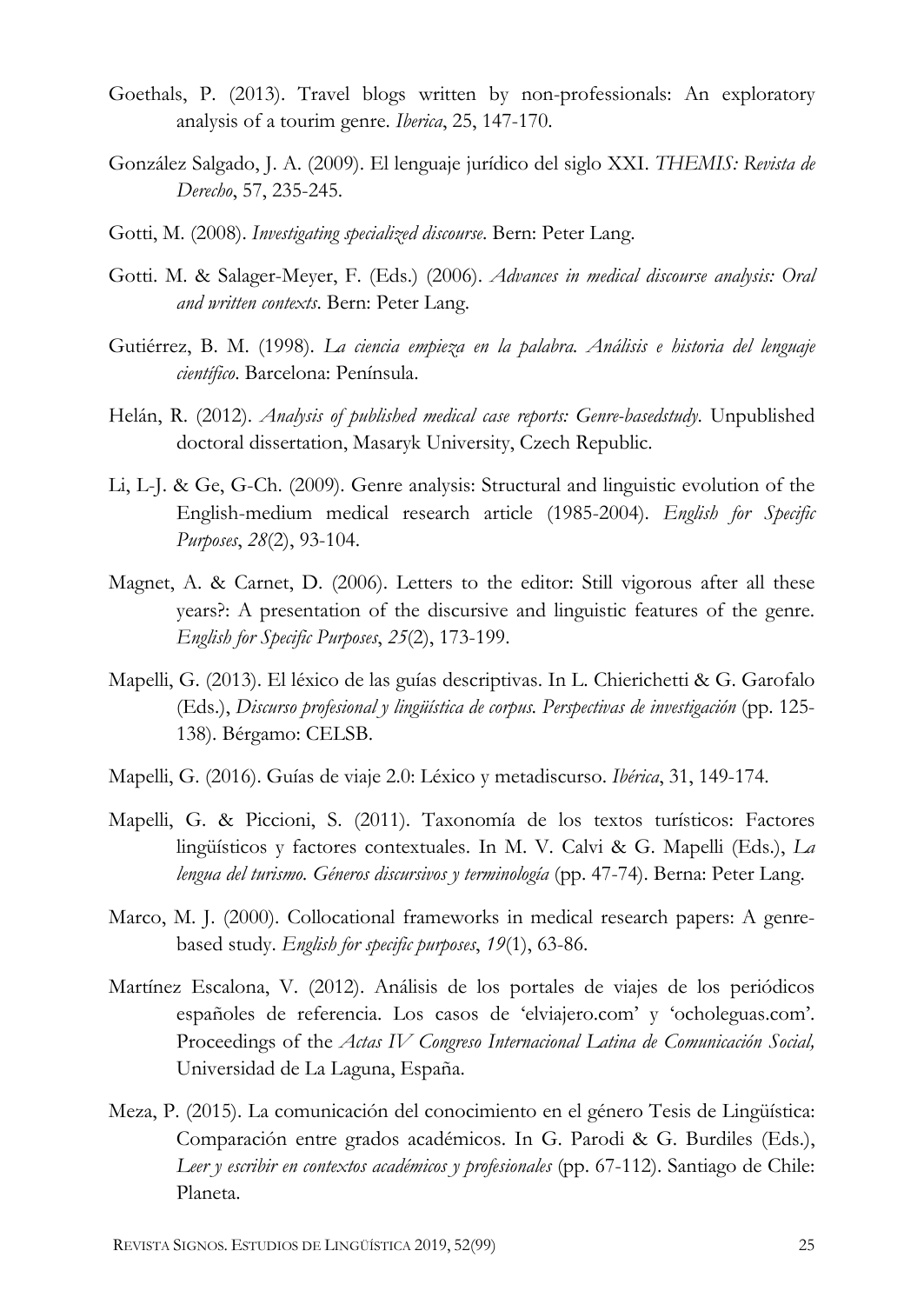- Ministerio de las Administraciones Públicas (2003). *Manual de Documentos Administrativos*. Madrid: Tecnos.
- Montolío, E. (2014). *Manual de escritura académica y profesional*. Barcelona: Ariel.
- Moreno, J., Rodríguez, B., Vázquez, M. D., Ricardo, Y. & Rodríguez, A. (2016). Errores comunes cometidos por los estudiantes de 5to en la redacción de Informes de Casos. Proceedings of the *V Jornada Científica de la SOCECS*, Holguín, Cuba.
- Nwogu, K. (1997). The medical research paper: Structure and functions. *English for Specific Purposes*, *16*(2), 119-138.
- Pano, C. O., Picón, J. & Attorresi, H. (2004). Las dificultades para la redacción de textos académicos en los estudiantes universitarios desde una perspectiva cognitiva. Proceedings of the *XI Jornadas de Investigación*, Facultad de Psicología. Universidad de Buenos Aires, Argentina.
- Parodi, G. (2001). Compresión y producción lingüística: Una aproximación al discurso argumentativo escrito. *Letras*, 63, 15-16.
- Parodi, G. (Ed.) (2008). *Géneros académicos y géneros profesionales: Accesos discursivos para saber y hacer*. Valparaíso: Ediciones Universitarias de Valparaíso.
- Parodi, G. (Ed.) (2010). *Academic and professional discourse genres in Spanish*. Amsterdam/Philadelphia: John Benjamins.
- Parodi, G., Ibáñez, R. & Venegas, R. (2014). ¿Cómo escribir un buen resumen? In E. Montolío (Coord.), *Manual de escritura académica y profesional* (pp. 93-119). Barcelona: Ariel.
- Piqué-Angordans J. & Posteguillo S. (2006). Medical discourse and academic genres. In K. Brown (Ed.), *The Encyclopedia of Language and Linguistics* (pp. 649-657). London: Elsevier.
- Poirier, S. & Brauner, D. J. (1990). The voices of the medical record. *Theoretical Medicine and Bioethic*s, 11, 29-39.
- Reimenerink, A. (2003). Las necesidades de traductores y especialistas para la redacción y traducción de artículos experimentales. In R. Muñoz Martín (Ed.), *I AIETI. Actas del I Congreso Internacional de la Asociación Ibérica de Estudios de Traducción e Interpretación. Granada 12-14 de febrero de 2003* (pp. 119-140). Granada: AIETI.
- Rodríguez Abella, R. M. (2013). El discurso de la promoción turística institucional en Internet. In L. Chierichetti & G. Garofalo (Eds.), *Discurso profesional y lingüística de corpus. Perspectivas de investigación* (pp. 2017-242). Bergamo: CELSB.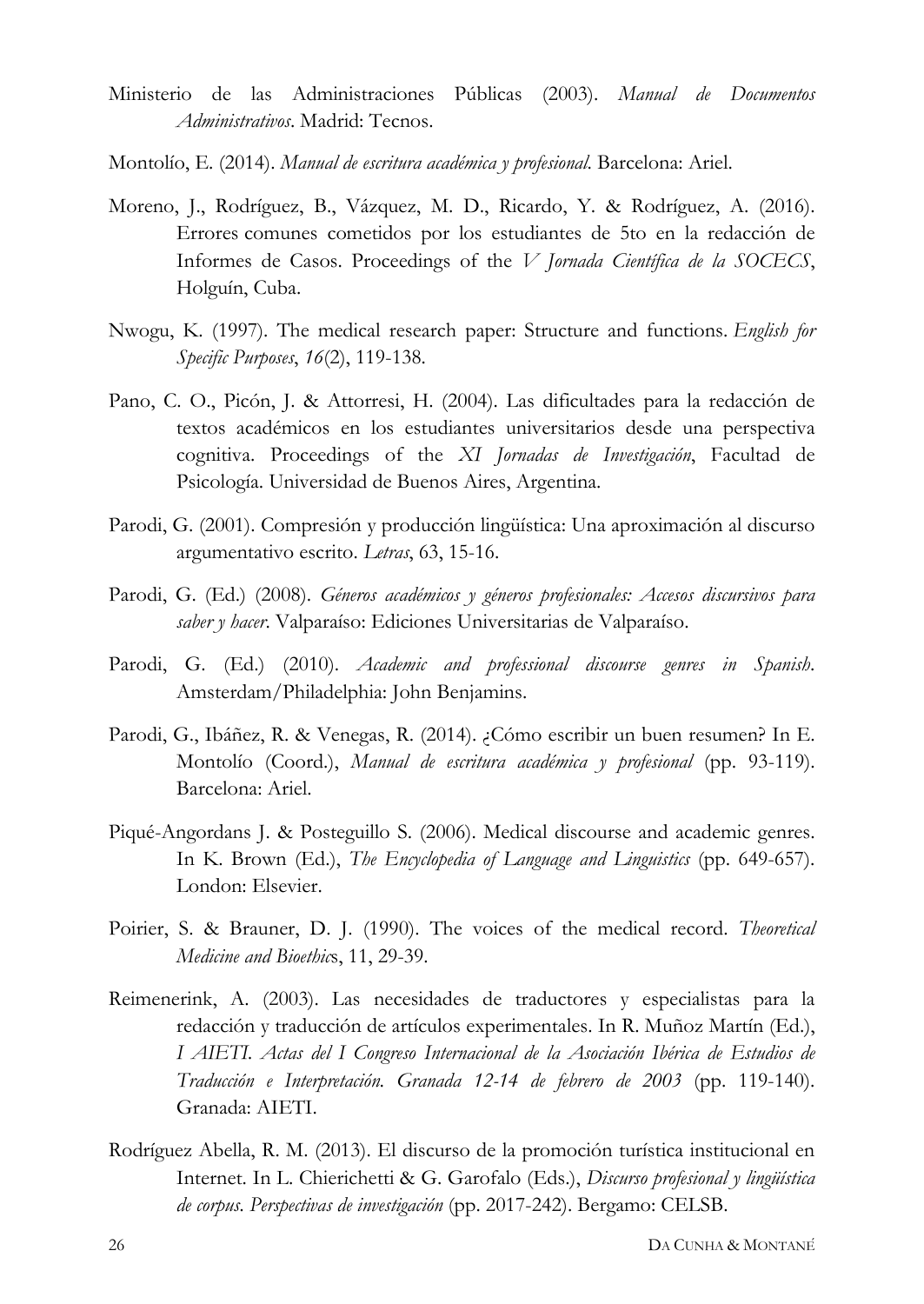- Rodríguez Abella, R. M. (2014). Reflexiones en torno al género boletín digital turístico: Situación comunicativa y análisis lingüístico. *Normas: Revista de estudios lingüísticos hispánicos*, 4, 117-133.
- Rodríguez de Benítez, K. (2014). Implementación del proceso de producción escrita para el mejoramiento de la redacción de textos expositivos en Administración Hotelera. *Cuaderno de Pedagogía Universitaria*, *12*(23), 42-54.
- Sabaj, O. (2009). Descubriendo algunos problemas en la redacción de Artículos de Investigación Científica (AIC) de alumnos de postgrado. *Revista Signos. Estudios de Lingüística, 42*(69), 107-127.
- Salager-Meyer, F. (1990). Discoursal flaws in Medical English abstracts: A genre analysis per research- and text-type. *Text*, *10*(4), 365-384.
- Sánchez Alonso, F. (2014). *Lenguaje y estilo administrativo. Redacción de documentos*. Murcia: Escuela de Formación e Innovación. Administración Pública.
- Spanish State Secretariat for Information Society and Digital Agenda (SESIAD) (2015). *Plan for the Advancement of Language Technology* [on line]. Retrieved from: [http://www.agendadigital.gob.es/tecnologias](http://www.agendadigital.gob.es/tecnologias-lenguaje/Bibliotecaimpulsotecnologiaslenguaje/Detalle%20del%20Plan/Plan-Impulso-Tecnologias-Lenguaje.pdf)[lenguaje/Bibliotecaimpulsotecnologiaslenguaje/Detalle%20del%20Plan/Plan-](http://www.agendadigital.gob.es/tecnologias-lenguaje/Bibliotecaimpulsotecnologiaslenguaje/Detalle%20del%20Plan/Plan-Impulso-Tecnologias-Lenguaje.pdf)[Impulso-Tecnologias-Lenguaje.pdf](http://www.agendadigital.gob.es/tecnologias-lenguaje/Bibliotecaimpulsotecnologiaslenguaje/Detalle%20del%20Plan/Plan-Impulso-Tecnologias-Lenguaje.pdf)
- Skelton, J. (1994). Analysis of the structure of original research papers: An aid to writing original papers for publication. *British Journal of General Practice*, 44, 455- 459.
- Suau-Jiménez, F. & Piqué-Noguera, C. (2017). Hedging in tourism discourse: The variable genre in academic vs professional texts. Proceedings of the *Congreso Internacional de Lingüística de Corpus*, Paris, France.
- Swales, J. M. (1990). *Genre analysis: English in academic and research settings*. Cambridge: Cambridge University Press.
- Venegas, R., Núñez, M. T., Zamora, S. & Santana, A. (2015). *Escribir desde la pedagogía del género. Guías para Escribir el Trabajo Final de Grado en Licenciatura*. Chile: Ediciones Universitarias de Valparaíso.

### **NOTES**

<sup>1</sup> <https://www.plainlanguage.gov/> [Last consulted: 04/07/2018]

<sup>2</sup> In this study, all the data were recollected in Spain and the interviews' and surveys' participants were also from this community. The following specialists were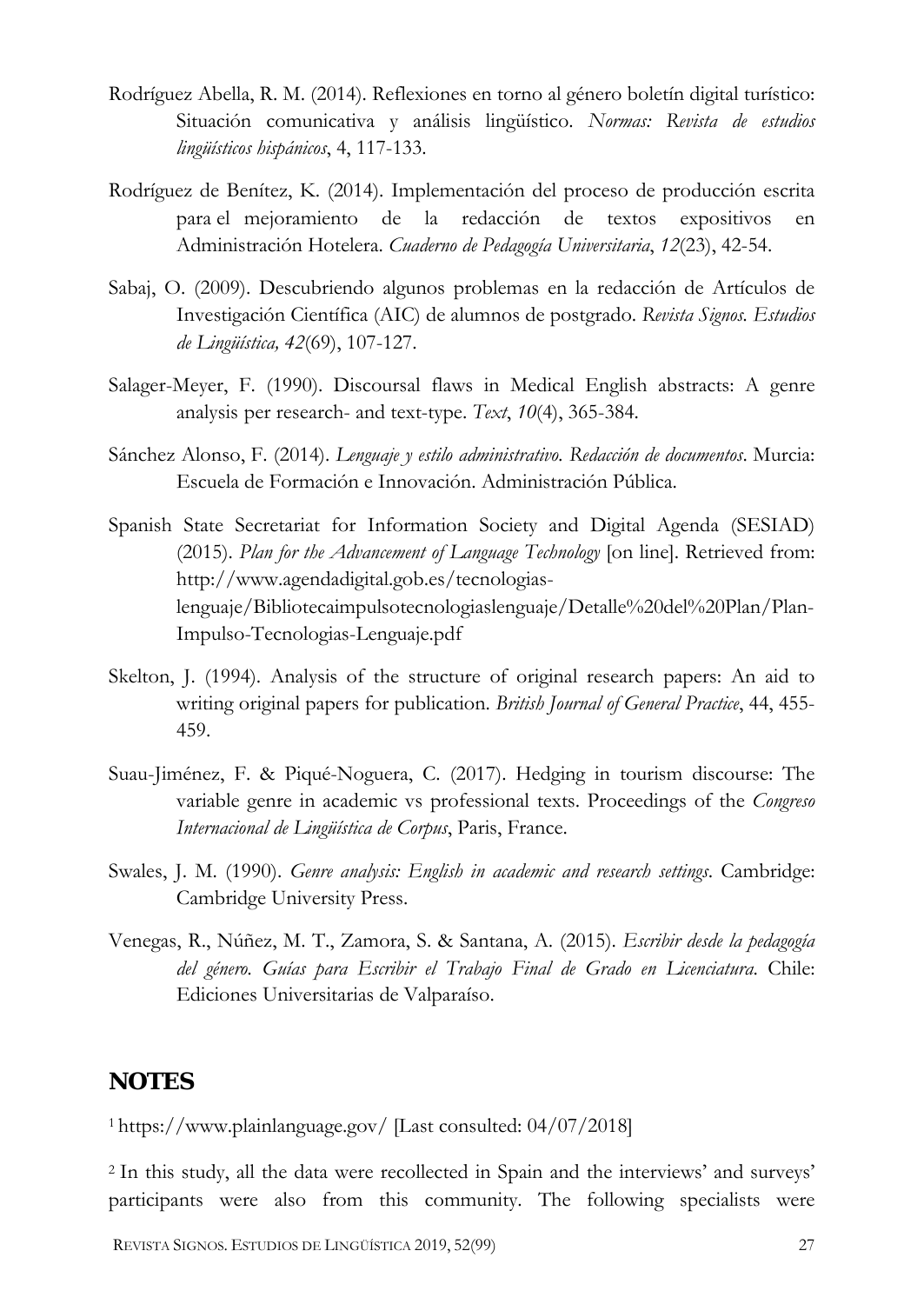interviewed as part of this study: Antoni Trilla, Deputy Dean of Academic Affairs and International Relations at the University of Barcelona's (UB) Faculty of Medicine; Josep Basora, President of the Spanish Society of Family and Community Medicine (semFYC); M. Ángeles Escobar, instructor for the Bachelor's Degree in Tourism at the National Distance Education University (UNED); Marc Molas, Managing Partner of Planet Hotels & Resorts and partner at By Pillow; and Núria Mallada, Comptroller at the Foradada City Council (Lleida). We would like to extend our sincerest appreciation to them for their assistance.

<sup>3</sup> Recordings of all interviews are available on the project website: <http://iriadacunha.com/FundacionBBVA2015/en/publications/> [Last consulted: 04/07/2018]

<sup>4</sup> We would like to thank all of the survey respondents for their generous and invaluable contributions to this research project.

### **\* ACKNOWLEDGEMENTS**

This article is part of the "Automatic system to help in writing specialized texts in domains relevant to Spanish society" ("Un sistema automático de ayuda a la redacción de textos especializados de ámbitos relevantes en la sociedad española actual") research project, which received a "2015 BBVA Foundation Grants for Researchers and Cultural Creators" ("Convocatoria 2015 de Ayudas Fundación BBVA a Investigadores y Creadores Culturales") grant. This work was also supported by a Ramón y Cajal contract (RYC-2014-16935) associated with the Department of Foreign Philologies and their Linguistics at the National Distance the National Distance Education University (UNED). This research has been developed in the framework of the ACTUALing and IULATERM research groups. We would like to thank Josh Goldsmith for the translation of the text.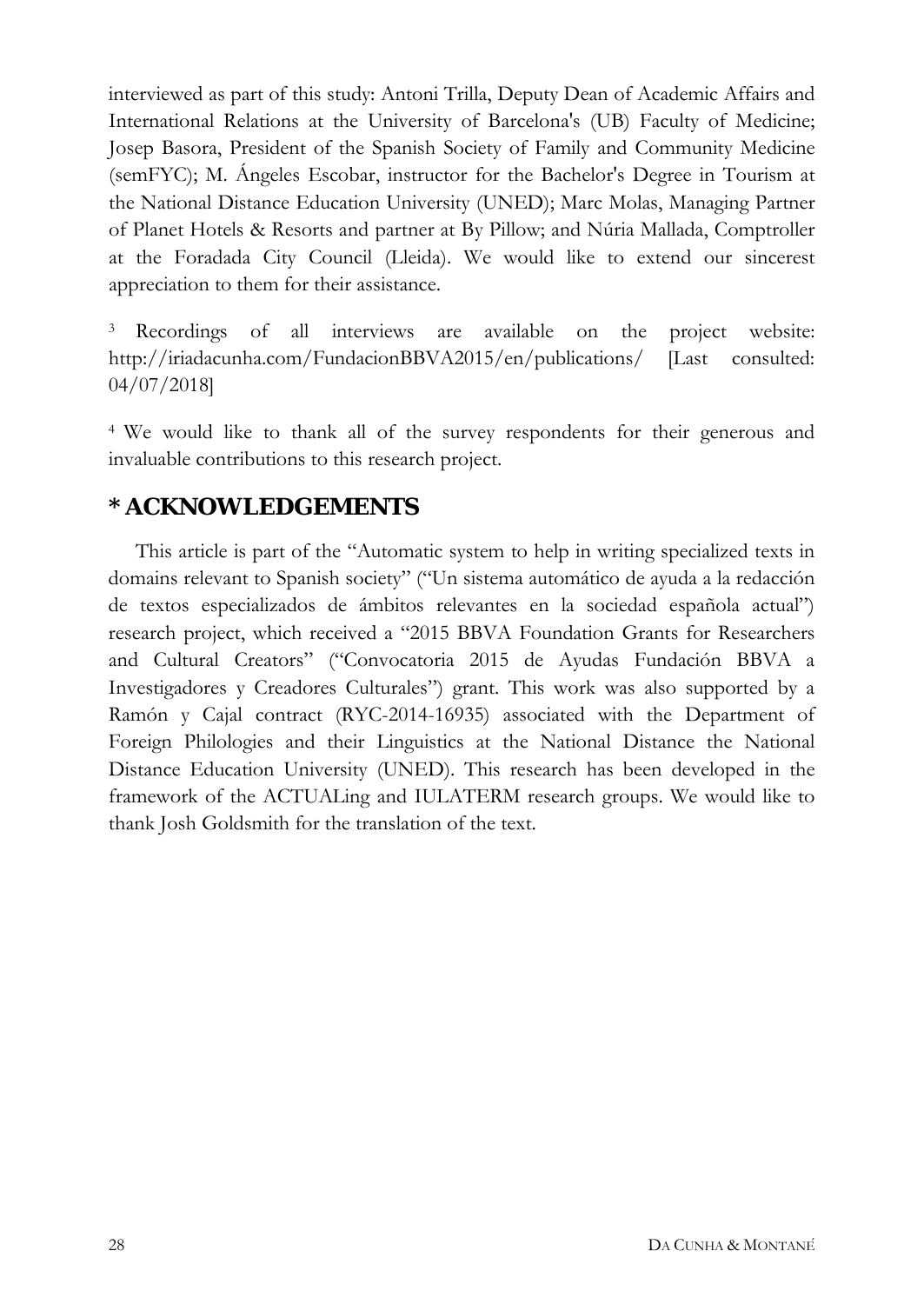| List of textual genres                    |         | <b>Students</b> |         | Professionals |         | Total     |  |
|-------------------------------------------|---------|-----------------|---------|---------------|---------|-----------|--|
|                                           |         | Diff.           | Freq.   | Diff.         | Freq.   | Diff.     |  |
| popular science article                   | $1,1\%$ | 5,6%            | 1,8%    | $14,0\%$      | 1,4%    | 8,9%      |  |
| short research article                    | $2,2\%$ | 20,2%           | 1,8%    | 12,3%         | $2,1\%$ | 17,1%     |  |
| long research article                     | $1,1\%$ | 16,9%           | 5,3%    | 50,9%         | 2,7%    | $30,1\%$  |  |
| review article                            | 25,8%   | 34,8%           | 7,0%    | 21,1%         | 18,5%   | 29,5%     |  |
| letter to the editor                      |         | $0,0\%$         | $0,0\%$ | $1,8\%$       | $0,0\%$ | 0,7%      |  |
| letter of acceptance/rejection of a paper | $0,0\%$ | $0,0\%$         | 1,8%    | 1,8%          | 0,7%    | 0,7%      |  |
| case report                               | 68,5%   | 3,4%            | 36,8%   | 3,5%          | 56,2%   | 3,4%      |  |
| conference paper                          | $0,0\%$ | 2,2%            | 10,5%   | 5,3%          | $4,1\%$ | 3,4%      |  |
| editorial                                 | $1,1\%$ | 1,1%            | $0,0\%$ | 1,8%          | 0,7%    | 1,4%      |  |
| health fact sheet                         | $0,0\%$ | 1,1%            | 1,8%    | 1,8%          | 0,7%    | 1,4%      |  |
| medical history                           | 85,4%   | 7,9%            | 70,2%   | 5,3%          | 79,5%   | 6,8%      |  |
| patient record                            | 21,3%   | 3,4%            | 33,3%   | 5,3%          | 26,0%   | $4,1\%$   |  |
| technical report                          | $0,0\%$ | $2,2\%$         | 7,0%    | 3,5%          | 2,7%    | 2,7%      |  |
| book                                      | $1,1\%$ | 12,4%           | $0,0\%$ | 12,3%         | 0,7%    | 12,3%     |  |
| textbook                                  | $1,1\%$ | $1,1\%$         | $0,0\%$ | 3,5%          | 0,7%    | $2,1\%$   |  |
| progress note                             | 13,5%   | 3,4%            | 10,5%   | $0,0\%$       | 12,3%   | $2,1\%$   |  |
| web page                                  | $0,0\%$ | $1,1\%$         | 10,5%   | 7,0%          | $4,1\%$ | 3,4%      |  |
| syllabus                                  | $0,0\%$ | $1,1\%$         | 3,5%    | 1,8%          | 1,4%    | 1,4%      |  |
| conference program                        | $0,0\%$ | $0,0\%$         | 3,5%    | 3,5%          | 1,4%    | 1,4%      |  |
| PhD proposal                              | $0.0\%$ | 3,4%            | 1,8%    | 17,5%         | 0,7%    | 8,9%      |  |
| book review                               | $0.0\%$ | $0,0\%$         | 1,8%    | 3,5%          | 0,7%    | 1,4%      |  |
| abstract                                  | 11,2%   | $10,1\%$        | $7,0\%$ | 5,3%          | 9,6%    | 8,2%      |  |
| peer review                               | $1,1\%$ | $1,1\%$         | $0,0\%$ | 8,8%          | 0,7%    | $4,1\%$   |  |
| PhD thesis                                | $1,1\%$ | 12,4%           | 1,8%    | $35,1\%$      | 1,4%    | $21,2\%$  |  |
| bachelor's thesis                         |         | 50,6%           | 5,3%    | 17,5%         | 8,2%    | 37,7%     |  |
| master's thesis                           | $1,1\%$ | 3,4%            | $0,0\%$ | 12,3%         | 0,7%    | 6,8%      |  |
| other                                     | $1,1\%$ | $0,0\%$         | 1,8%    | $0,0\%$       | 1,4%    | $0,\!0\%$ |  |

# **ANNEX 1. Survey results in the medical domain**

# **ANNEX 2. Survey results in the tourism domain**

|                                                                   | <b>Students</b> |          | Professionals |         | Total   |         |
|-------------------------------------------------------------------|-----------------|----------|---------------|---------|---------|---------|
| List of textual genres                                            |                 | Diff.    | Freq.         | Diff.   | Freq.   | Diff.   |
| informative article                                               | 5,2%            | 32,8%    | 27,0%         | 39,4%   | 20,5%   | 37,4%   |
| travel blog post                                                  | 15,5%           | 5,2%     | 9,5%          | 7,3%    | 11,3%   | 6,7%    |
| Email (in hotels or other enterprises from the<br>tourist sector) | 55,2%           | 3,4%     | 56,2%         | 4,4%    | 55,9%   | $4.1\%$ |
| travel brochure                                                   | $12,1\%$        | 6,9%     | $0.0\%$       | 6,6%    | 3,6%    | 6,7%    |
| forum post                                                        | 12,1%           | 1,7%     | 9,5%          | 5,8%    | 10,3%   | 4,6%    |
| travel guide                                                      | 22,4%           | 6,9%     | 3,6%          | 6,6%    | 9,2%    | 6,7%    |
| report                                                            | 6,9%            | 10,3%    | 27,0%         | 15,3%   | 21,0%   | 13,8%   |
| travel itinerary                                                  | 22,4%           | 3,4%     | 6,6%          | 2,2%    | 11,3%   | 2,6%    |
| textbook                                                          | 1,7%            | $12,1\%$ | $0,0\%$       | $0.0\%$ | 0,5%    | 3,6%    |
| rules and regulations                                             | $0.0\%$         | 20,7%    | 5,8%          | 21,2%   | $4.1\%$ | 21,0%   |
| business plan                                                     | $0.0\%$         | 17,2%    | $16,1\%$      | 27,7%   | 11,3%   | 24,6%   |
| travel plan                                                       | 22,4%           | 3,4%     | 5,8%          | 2,9%    | 10,8%   | $3,1\%$ |
| other                                                             | 3,4%            | $0.0\%$  | 6,6%          | 7,3%    | 5,6%    | $5,1\%$ |